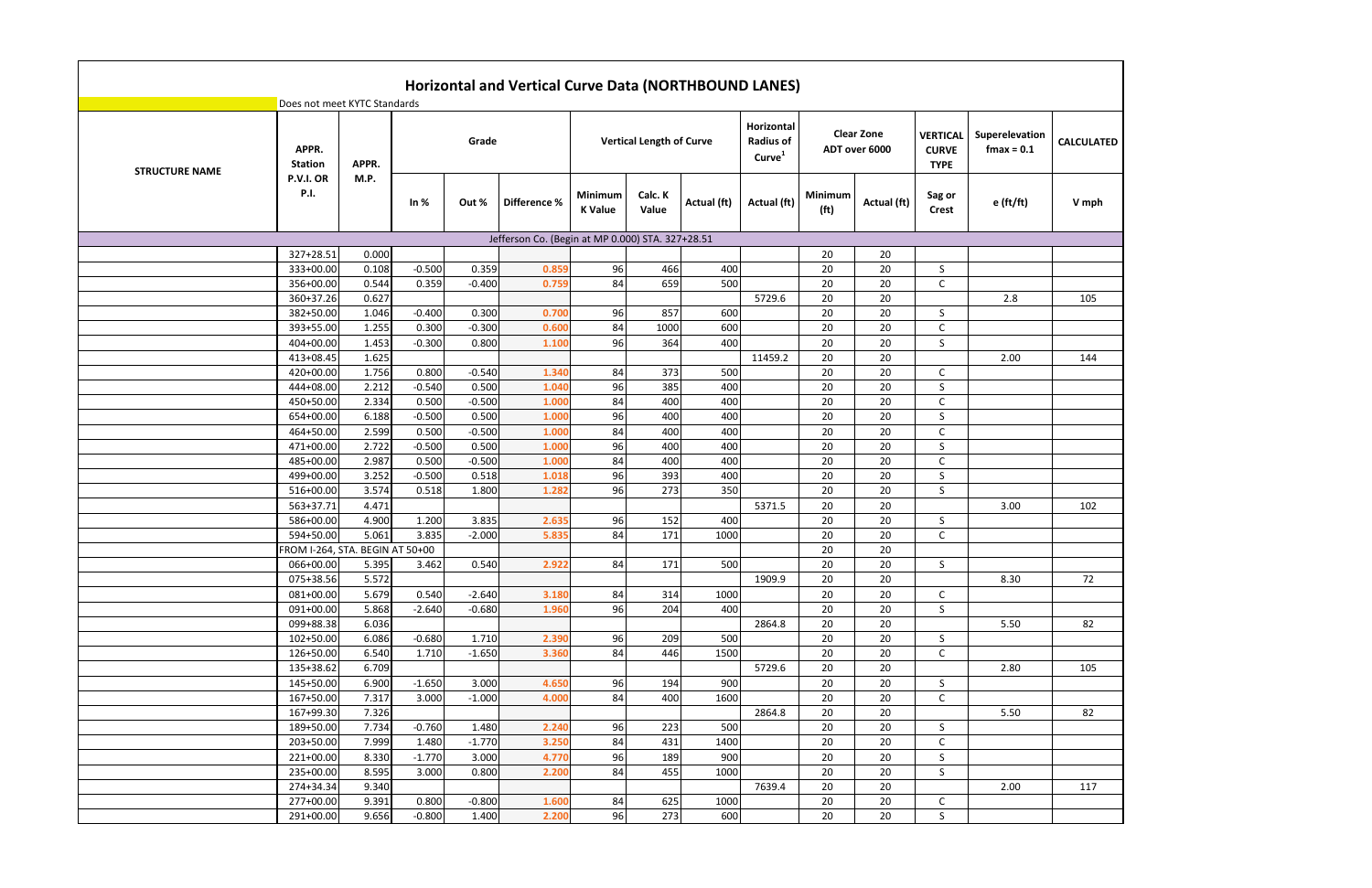|                                   |                              |        |          |          | Horizontal and Vertical Curve Data (NORTHBOUND LANES) |                                 |                                 |             |                                                      |                                     |                                    |                                                |                                 |                   |
|-----------------------------------|------------------------------|--------|----------|----------|-------------------------------------------------------|---------------------------------|---------------------------------|-------------|------------------------------------------------------|-------------------------------------|------------------------------------|------------------------------------------------|---------------------------------|-------------------|
|                                   | Does not meet KYTC Standards |        |          |          |                                                       |                                 |                                 |             |                                                      |                                     |                                    |                                                |                                 |                   |
| <b>STRUCTURE NAME</b>             | APPR.<br><b>Station</b>      | APPR.  |          | Grade    |                                                       |                                 | <b>Vertical Length of Curve</b> |             | Horizontal<br><b>Radius of</b><br>Curve <sup>1</sup> |                                     | <b>Clear Zone</b><br>ADT over 6000 | <b>VERTICAL</b><br><b>CURVE</b><br><b>TYPE</b> | Superelevation<br>$f$ max = 0.1 | <b>CALCULATED</b> |
|                                   | P.V.I. OR<br><b>P.I.</b>     | M.P.   | In $%$   | Out %    | Difference %                                          | Minimum<br><b>K</b> Value       | Calc. K<br>Value                | Actual (ft) | Actual (ft)                                          | <b>Minimum</b><br>(f <sup>t</sup> ) | Actual (ft)                        | Sag or<br><b>Crest</b>                         | e (ft/ft)                       | V mph             |
|                                   | 312+00.00                    | 10.054 | 1.400    | $-1.000$ | 2.400                                                 | 84                              | 500                             | 1200        |                                                      | 20                                  | 20                                 | $\mathsf{C}$                                   |                                 |                   |
|                                   | 330+13.21                    | 10.397 |          |          |                                                       |                                 |                                 |             | 11459.2                                              | 20                                  | 20                                 |                                                | 2.00                            | 144               |
|                                   | 346+00.00                    | 10.698 | $-1.000$ | 1.500    | 2.500                                                 | 96                              | 240                             | 600         |                                                      | 20                                  | 20                                 | S                                              |                                 |                   |
|                                   | 361+00.00                    | 10.982 | 1.500    | 0.600    | 0.900                                                 | 84                              | 667                             | 600         |                                                      | 20                                  | 20                                 | C                                              |                                 |                   |
|                                   | 376+00.00                    | 11.266 | 0.600    | 1.440    | 0.840                                                 | 96                              | 476                             | 400         |                                                      | 20                                  | 20                                 | S                                              |                                 |                   |
|                                   |                              |        |          |          |                                                       |                                 |                                 |             |                                                      |                                     |                                    |                                                |                                 |                   |
|                                   |                              |        |          |          |                                                       | Oldham Co. (Begin at MP 11.315) |                                 |             |                                                      |                                     |                                    |                                                |                                 |                   |
|                                   |                              |        |          |          |                                                       |                                 |                                 |             |                                                      |                                     |                                    |                                                |                                 |                   |
|                                   | 378+59.97                    | 11.315 |          |          |                                                       |                                 |                                 |             |                                                      |                                     |                                    |                                                |                                 |                   |
|                                   | 384+13.90                    | 11.420 |          |          |                                                       |                                 |                                 |             | 5729.6                                               | 20                                  | 20                                 |                                                | 2.80                            | 105               |
|                                   | 394+00.00                    | 11.607 | 1.440    | $-2.600$ | 4.040                                                 | 84                              | 347                             | 1400        |                                                      | 20                                  | 20                                 | C                                              |                                 |                   |
| MOSER FARM-HITT LN. BRIDGE        | 402+48.34                    | 11.767 |          |          |                                                       |                                 |                                 |             |                                                      |                                     |                                    |                                                |                                 |                   |
|                                   | 406+00.00                    | 11.834 | $-2.600$ | 1.350    | 3.950                                                 | 96                              | 152                             | 600         |                                                      | 20                                  | 20                                 | S                                              |                                 |                   |
|                                   | 417+00.00                    | 12.042 | 1.350    | $-4.000$ | 5.350                                                 | 84                              | 262                             | 1400        |                                                      | 20                                  | 20                                 | C                                              |                                 |                   |
|                                   | 417+15.60                    | 12.045 |          |          |                                                       |                                 |                                 |             | 5729.6                                               | 20                                  | 20                                 |                                                | 2.80                            | 105               |
|                                   | 436+84.07                    | 12.418 |          |          |                                                       |                                 |                                 |             | 5729.6                                               | 20                                  | 20                                 |                                                | 2.80                            | 105               |
|                                   | 440+70.00                    | 12.491 | $-4.000$ | 3.000    | 7.000                                                 | 96                              | 157                             | 1100        |                                                      | 20                                  | 20                                 | S                                              |                                 |                   |
|                                   | 467+07.81                    | 12.991 |          |          |                                                       |                                 |                                 |             | 5729.6                                               | 20                                  | 20                                 |                                                | 2.80                            | 105               |
|                                   | 474+70.00                    | 13.135 | 3.000    | $-4.000$ | 7.000                                                 | 84                              | 271                             | 1900        |                                                      | 20                                  | 20                                 | C                                              |                                 |                   |
| SOUTH FORK HARRODS CREEK, CULVERT | 493+00.00                    | 13.482 |          |          |                                                       |                                 |                                 |             |                                                      |                                     |                                    |                                                |                                 |                   |
|                                   | 497+00.00                    | 13.557 | $-4.000$ | 3.000    | 7.000                                                 | 96                              | 157                             | 1100        |                                                      | 20                                  | 20                                 | S                                              |                                 |                   |
|                                   | 507+49.58                    | 13.756 |          |          |                                                       |                                 |                                 |             | 7639.4                                               | 20                                  | 20                                 |                                                | 2.00                            | 117               |
|                                   | 531+44.00                    | 14.210 | 3.000    | $-2.620$ | 5.620                                                 | 84                              | 285                             | 1600        |                                                      | 20                                  | 20                                 | $\mathsf{C}$                                   |                                 |                   |
| KY 329 BRIDGE                     | 546+56.89                    | 14.472 |          |          |                                                       |                                 |                                 |             |                                                      |                                     |                                    |                                                |                                 |                   |
|                                   | 548+50.00                    | 14.509 | $-2.620$ | 3.000    | 5.620                                                 | 96                              | 231                             | 1300        |                                                      | 20                                  | 20                                 | S                                              |                                 |                   |
|                                   | 582+00.00                    | 15.143 | 3.000    | 1.900    | 1.100                                                 | 84                              | 364                             | 400         |                                                      | 20                                  | 20                                 |                                                |                                 |                   |
|                                   | 603+00.00                    | 15.541 | 1.900    | $-1.380$ | 3.280                                                 | 84                              | 274                             | 900         |                                                      | 20                                  | 20                                 | $\mathsf{C}$                                   |                                 |                   |
| <b>GLENARM RD. BRIDGE</b>         | $615+14.44$                  | 15.771 |          |          |                                                       |                                 |                                 |             |                                                      |                                     |                                    |                                                |                                 |                   |
|                                   | 618+00.00                    | 15.825 | $-1.380$ | $-0.810$ | 0.570                                                 | 96                              | 702                             | 400         |                                                      | 20                                  | 20                                 | S                                              |                                 |                   |
|                                   | 629+00.00                    | 16.033 | $-0.810$ | 1.160    | 1.970                                                 | 96                              | 203                             | 400         |                                                      | 20                                  | 20                                 | S                                              |                                 |                   |
|                                   | 641+00.00                    | 16.260 | 1.160    | $-3.000$ | 4.160                                                 | 84                              | 288                             | 1200        |                                                      | 20                                  | 20                                 | C                                              |                                 |                   |
|                                   | 652+73.43                    | 16.483 |          |          |                                                       |                                 |                                 |             | 11459.2                                              | 20                                  | 20                                 |                                                | 2.00                            | 144               |
|                                   | 662+50.00                    | 16.668 | $-3.000$ | 2.800    | 5.800                                                 | 96                              | 155                             | 900         |                                                      | 20                                  | 20                                 | S                                              |                                 |                   |
|                                   | 693+50.00                    | 17.255 | 2.800    | $-3.000$ | 5.800                                                 | 84                              | 276                             | 1600        |                                                      | 20                                  | 20                                 | C                                              |                                 |                   |
| KY 146 BRIDGE                     | 705+62.16                    | 17.478 |          |          |                                                       |                                 |                                 |             |                                                      |                                     |                                    |                                                |                                 |                   |
| <b>CSX RAILROAD BRIDGE</b>        | 706+91.71                    | 17.503 |          |          |                                                       |                                 |                                 |             |                                                      |                                     |                                    |                                                |                                 |                   |
|                                   | 714+00.00                    | 17.637 | $-3.000$ | $-3.870$ | 0.870                                                 | 96                              | 460                             | 400         |                                                      | 20                                  | 20                                 | $\mathsf{C}$                                   |                                 |                   |
|                                   | 726+86.06                    | 17.880 |          |          |                                                       |                                 |                                 |             | 11459.2                                              | 20                                  | 20                                 |                                                | 2.00                            | 144               |
| NORTH FORK CURRYS FORK, CULVERT   | 732+42.24                    | 17.986 |          |          |                                                       |                                 |                                 |             |                                                      |                                     |                                    |                                                |                                 |                   |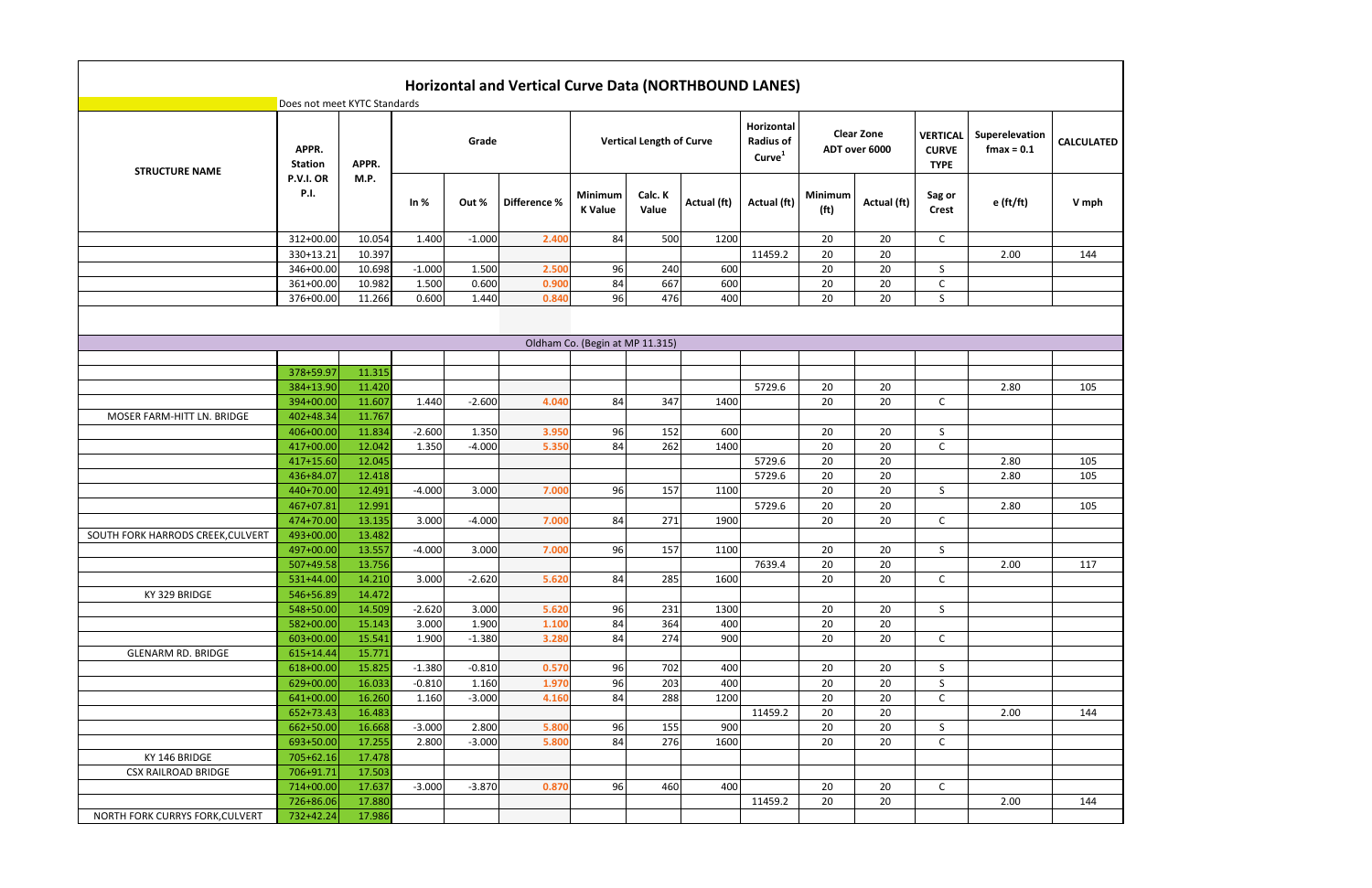|                       |                                            |               |          |          | Horizontal and Vertical Curve Data (NORTHBOUND LANES) |                                |                                 |             |                                                      |                                     |                                    |                                       |                                 |                   |
|-----------------------|--------------------------------------------|---------------|----------|----------|-------------------------------------------------------|--------------------------------|---------------------------------|-------------|------------------------------------------------------|-------------------------------------|------------------------------------|---------------------------------------|---------------------------------|-------------------|
|                       | Does not meet KYTC Standards<br>APPR.      |               |          | Grade    |                                                       |                                | <b>Vertical Length of Curve</b> |             | Horizontal<br><b>Radius of</b><br>Curve <sup>1</sup> |                                     | <b>Clear Zone</b><br>ADT over 6000 | <b>VERTICAL</b><br><b>CURVE</b>       | Superelevation<br>$f$ max = 0.1 | <b>CALCULATED</b> |
| <b>STRUCTURE NAME</b> | <b>Station</b><br>P.V.I. OR<br><b>P.I.</b> | APPR.<br>M.P. | In $%$   | Out %    | Difference %                                          | Minimum<br><b>K</b> Value      | Calc. K<br>Value                | Actual (ft) | Actual (ft)                                          | <b>Minimum</b><br>(f <sup>t</sup> ) | Actual (ft)                        | <b>TYPE</b><br>Sag or<br><b>Crest</b> | $e$ (ft/ft)                     | V mph             |
|                       | 734+00.00                                  | 18.015        | $-3.870$ | 2.440    | 6.310                                                 | 96                             | 158                             | 1000        |                                                      | 20                                  | 20                                 | S                                     |                                 |                   |
|                       | 747+52.95                                  | 18.272        |          |          |                                                       |                                |                                 |             | 7639.4                                               | 20                                  | 20                                 |                                       | 2.00                            | 117               |
|                       | 750+00.00                                  | 18.319        | 2.440    | $-0.600$ | 3.040                                                 | 84                             | 329                             | 1000        |                                                      | 20                                  | 20                                 | C                                     |                                 |                   |
| KY 393 BRIDGE         | 760+44.26                                  | 18.494        |          |          |                                                       |                                |                                 |             |                                                      |                                     |                                    |                                       |                                 |                   |
|                       | 764+50.00                                  | 18.571        | $-0.600$ | 0.600    | 1.200                                                 | 96                             | 333                             | 400         |                                                      | 20                                  | 20                                 | S                                     |                                 |                   |
|                       | 794+00.00                                  | 19.130        | 0.600    | 1.000    | 0.400                                                 | 96                             | 1000                            | 400         |                                                      | 20                                  | 20                                 | S                                     |                                 |                   |
|                       | 804+00.00                                  | 19.319        | 1.000    | 0.510    | 0.490                                                 | 84                             | 816                             | 400         |                                                      | 20                                  | 20                                 | C                                     |                                 |                   |
|                       | 812+00.00                                  | 19.470        | 0.510    | 1.000    | 0.490                                                 | 96                             | 816                             | 400         |                                                      | 20                                  | 20                                 | S                                     |                                 |                   |
|                       | 840+00.00                                  | 20.001        | 1.000    | $-2.923$ | 3.923                                                 | 84                             | 280                             | 1100        |                                                      | 20                                  | 20                                 | C                                     |                                 |                   |
|                       | 847+32.11                                  | 20.139        |          |          |                                                       |                                |                                 |             | 11459.2                                              | 20                                  | 20                                 |                                       | 2.00                            | 144               |
|                       | 853+50.00                                  | 20.256        | $-2.923$ | 1.200    | 4.123                                                 | 96                             | 170                             | 700         |                                                      | 20                                  | 20                                 | S                                     |                                 |                   |
|                       | 869+00.00                                  | 20.550        | 1.200    | $-2.000$ | 3.200                                                 | 84                             | 313                             | 1000        |                                                      | 20                                  | 20                                 | C                                     |                                 |                   |
|                       | 879+00.00                                  | 20.739        | $-2.000$ | 1.000    | 3.000                                                 | 96                             | 133                             | 400         |                                                      | 20                                  | 20                                 | S.                                    |                                 |                   |
|                       | 886+00.00                                  | 20.872        | 1.000    | $-1.000$ | 2.000                                                 | 84                             | 300                             | 600         |                                                      | 20                                  | 20                                 | C                                     |                                 |                   |
|                       | 892+50.00                                  | 20.995        | $-1.000$ | 2.737    | 3.737                                                 | 96                             | 161                             | 600         |                                                      | 20                                  | 20                                 | S                                     |                                 |                   |
|                       | 898+81.00                                  | 21.115        |          |          |                                                       |                                |                                 |             | 11459.2                                              | 20                                  | 20                                 |                                       | 2.00                            | 144               |
|                       | 903+00.00                                  | 21.194        | 2.737    | $-2.000$ | 4.737                                                 | 84                             | 274                             | 1300        |                                                      | 20                                  | 20                                 | C                                     |                                 |                   |
|                       | 914+00.00                                  | 21.402        | $-2.000$ | 2.240    | 4.240                                                 | 96                             | 165                             | 700         |                                                      | 20                                  | 20                                 | S                                     |                                 |                   |
|                       | 923+00.00                                  | 21.573        | 2.240    | $-0.500$ | 2.740                                                 | 84                             | 292                             | 800         |                                                      | 20                                  | 20                                 | C                                     |                                 |                   |
| KY 53 BRIDGE          | 937+11.55                                  | 21.828        |          |          |                                                       |                                |                                 |             |                                                      |                                     |                                    |                                       |                                 |                   |
|                       | 945+00.00                                  | 21.977        | $-0.500$ | 2.950    | 3.450                                                 | 181                            | 290                             | 1000        |                                                      | 30                                  | 20                                 | S                                     |                                 |                   |
|                       | 965+50.00                                  | 22.366        | 2.950    | $-2.000$ | 4.950                                                 | 247                            | 283                             | 1400        |                                                      | 30                                  | 20                                 | C                                     |                                 |                   |
|                       | $973+16.48$                                | 22.511        |          |          |                                                       |                                |                                 |             | 11459.2                                              | 30                                  | 20                                 |                                       | 2.00                            | 144               |
|                       | 977+00.00                                  | 22.583        | $-2.000$ | 3.000    | 5.000                                                 | 181                            | 160                             | 800         |                                                      | 30                                  | 20                                 | S                                     |                                 |                   |
|                       | 992+00.00                                  | 22.867        | 3.000    | 1.930    | 1.070                                                 | 247                            | 374                             | 400         |                                                      | 30                                  | 20                                 | C                                     |                                 |                   |
|                       | 1008+00.00                                 | 23.171        | 1.930    | 1.450    | 0.480                                                 | 247                            | 833                             | 400         |                                                      | 30                                  | 20                                 | $\mathsf{C}$                          |                                 |                   |
| KY 712 BRIDGE         | 1012+37.45                                 | 23.253        |          |          |                                                       |                                |                                 |             |                                                      |                                     |                                    |                                       |                                 |                   |
|                       | 1033+00.00                                 | 23.644        | 1.450    | $-3.000$ | 4.450                                                 | 247                            | 360                             | 1600        |                                                      | 30                                  | 20                                 | C                                     |                                 |                   |
|                       | 1078+00.00                                 | 24.496        | $-3.000$ | 1.560    | 4.560                                                 | 181                            | 154                             | 700         |                                                      | 30                                  | 20                                 | S                                     |                                 |                   |
|                       | 1079+33.03                                 | 24.521        |          |          |                                                       |                                |                                 |             | 11459.2                                              | 30                                  | 20                                 |                                       | 2.00                            | 144               |
|                       |                                            |               |          |          |                                                       |                                |                                 |             |                                                      |                                     |                                    |                                       |                                 |                   |
|                       |                                            |               |          |          |                                                       |                                |                                 |             |                                                      |                                     |                                    |                                       |                                 |                   |
|                       |                                            |               |          |          |                                                       | Henry Co. (Begin at MP 24.727) |                                 |             |                                                      |                                     |                                    |                                       |                                 |                   |
|                       | 1091+82.20                                 | 24.727        |          |          |                                                       |                                |                                 |             |                                                      |                                     |                                    |                                       |                                 |                   |
|                       | 1093+50.00                                 | 24.759        | 1.560    | $-0.600$ | 2.160                                                 | 247                            | 324                             | 700         |                                                      | 30                                  | 20                                 | $\mathsf C$                           |                                 |                   |
|                       | 1109+50.00                                 | 25.062        | $-0.600$ | 3.000    | 3.600                                                 | 181                            | 167                             | 600         |                                                      | 30                                  | 20                                 | S                                     |                                 |                   |
|                       | 1122+25.00                                 | 25.303        | 3.000    | $-3.900$ | 6.900                                                 | 247                            | 261                             | 1800        |                                                      | 30                                  | 20                                 | C                                     |                                 |                   |
|                       | 1136+25.00                                 | 25.568        | $-3.900$ | 2.670    | 6.570                                                 | 181                            | 152                             | 1000        |                                                      | 30                                  | 20                                 | S                                     |                                 |                   |
|                       | 1149+50.00                                 | 25.819        | 2.670    | $-3.000$ | 5.670                                                 | 247                            | 265                             | 1500        |                                                      | 30                                  | 20 <sup>°</sup>                    | $\mathsf{C}$                          |                                 |                   |
|                       |                                            |               |          |          |                                                       |                                |                                 |             |                                                      |                                     |                                    |                                       |                                 |                   |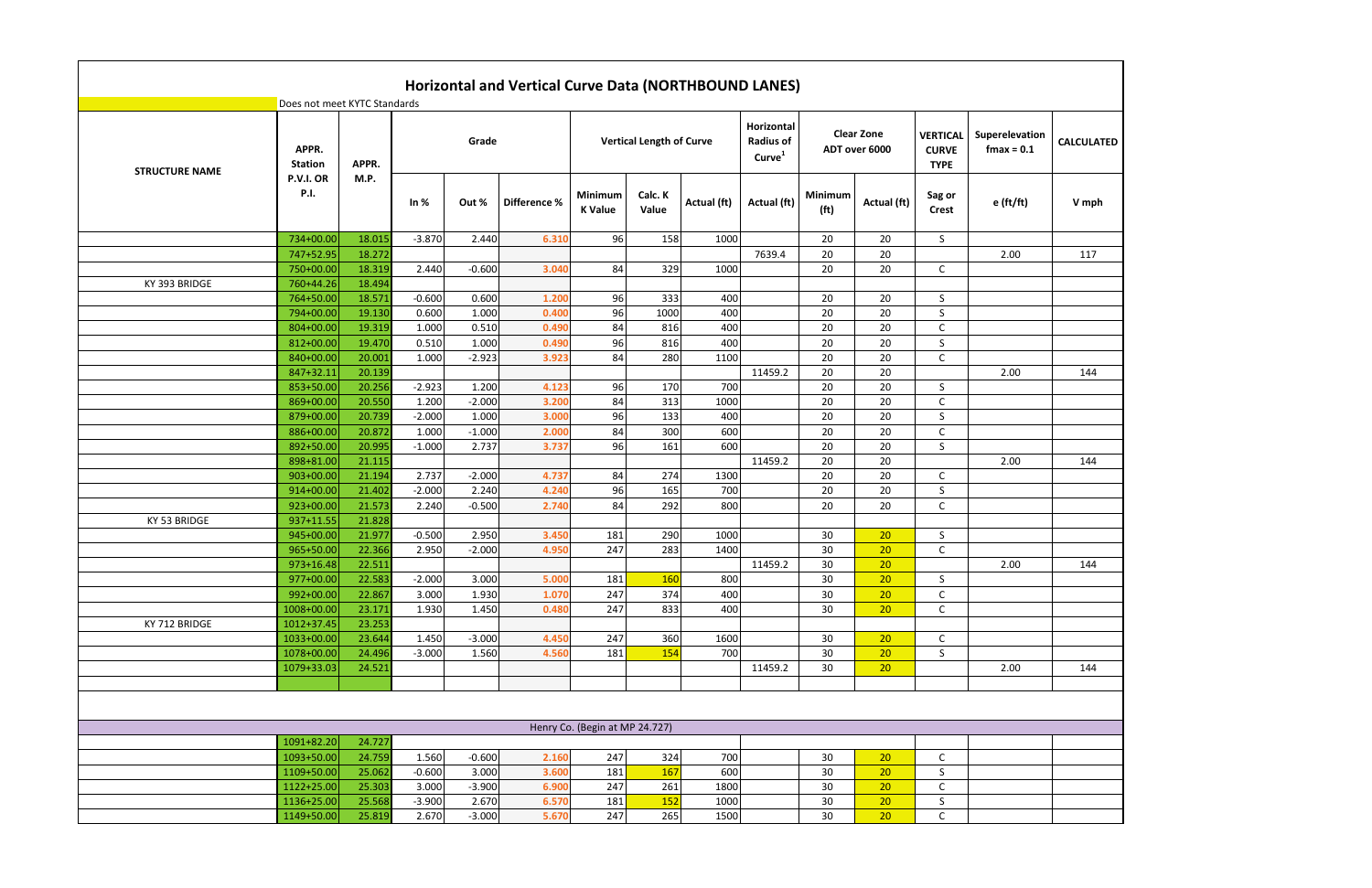|                              |                              |        |          |          | Horizontal and Vertical Curve Data (NORTHBOUND LANES) |                                  |                                 |             |                                                      |                                     |                                    |                                                |                                 |                   |
|------------------------------|------------------------------|--------|----------|----------|-------------------------------------------------------|----------------------------------|---------------------------------|-------------|------------------------------------------------------|-------------------------------------|------------------------------------|------------------------------------------------|---------------------------------|-------------------|
|                              | Does not meet KYTC Standards |        |          |          |                                                       |                                  |                                 |             |                                                      |                                     |                                    |                                                |                                 |                   |
| <b>STRUCTURE NAME</b>        | APPR.<br><b>Station</b>      | APPR.  |          | Grade    |                                                       |                                  | <b>Vertical Length of Curve</b> |             | Horizontal<br><b>Radius of</b><br>Curve <sup>1</sup> |                                     | <b>Clear Zone</b><br>ADT over 6000 | <b>VERTICAL</b><br><b>CURVE</b><br><b>TYPE</b> | Superelevation<br>$f$ max = 0.1 | <b>CALCULATED</b> |
|                              | P.V.I. OR<br><b>P.I.</b>     | M.P.   | In $%$   | Out %    | Difference %                                          | <b>Minimum</b><br><b>K</b> Value | Calc. K<br>Value                | Actual (ft) | Actual (ft)                                          | <b>Minimum</b><br>(f <sup>t</sup> ) | Actual (ft)                        | Sag or<br><b>Crest</b>                         | $e$ (ft/ft)                     | V mph             |
| KY 3320 BRIDGE               | 1154+91.56                   | 25.922 |          |          |                                                       |                                  |                                 |             |                                                      |                                     |                                    |                                                |                                 |                   |
|                              | 1166+00.00                   | 26.132 | $-3.000$ | 2.900    | 5.900                                                 | 181                              | 153                             | 900         |                                                      | 30                                  | 20                                 | S                                              |                                 |                   |
|                              | 1168+31.54                   | 26.176 |          |          |                                                       |                                  |                                 |             | 8594.4                                               | 30                                  | 20                                 |                                                | 2.00                            | 124               |
|                              | 1192+00.00                   | 26.624 | 2.900    | $-1.040$ | 3.940                                                 | 247                              | 279                             | 1100        |                                                      | 30                                  | 20                                 | C                                              |                                 |                   |
|                              | 1200+00.00                   | 26.776 | $-1.040$ | 0.520    | 1.560                                                 | 181                              | 256                             | 400         |                                                      | 30                                  | 20                                 | S                                              |                                 |                   |
| KY 146, LAGRANGE RD. BRIDGE  | 1212+16.58                   | 27.006 |          |          |                                                       |                                  |                                 |             |                                                      |                                     |                                    |                                                |                                 |                   |
|                              | 1224+65.79                   | 27.243 |          |          |                                                       |                                  |                                 |             | 3819.7                                               | 30                                  | 20                                 |                                                | 4.20                            | 90                |
|                              | 1245+50.00                   | 27.638 | 0.520    | $-3.000$ | 3.520                                                 | 247                              | 284                             | 1000        |                                                      | 30                                  | 20                                 | $\mathsf{C}$                                   |                                 |                   |
| KY 153 BRIDGE                | 1245+93.08                   | 27.646 |          |          |                                                       |                                  |                                 |             |                                                      |                                     |                                    |                                                |                                 |                   |
|                              | 1269+38.00                   | 28.090 | $-3.000$ | 3.000    | 6.000                                                 | 181                              | 150                             | 900         |                                                      | 30                                  | 20                                 | S                                              |                                 |                   |
| LITTLE KENTUCKY RIVER BRIDGE | 1270+48.24                   | 28.111 |          |          |                                                       |                                  |                                 |             |                                                      |                                     |                                    |                                                |                                 |                   |
|                              | 1287+50.00                   | 28.433 | 3.000    | $-0.680$ | 3.680                                                 | 247                              | 272                             | 1000        |                                                      | 30                                  | 20                                 | C                                              |                                 |                   |
|                              | 1299+50.00                   | 28.660 | $-0.680$ | 3.000    | 3.680                                                 | 181                              | 217                             | 800         |                                                      | 30                                  | 20                                 | S                                              |                                 |                   |
|                              | 1322+50.00                   | 29.096 | 3.000    | $-2.940$ | 5.940                                                 | 247                              | 269                             | 1600        |                                                      | 30                                  | 20                                 | C                                              |                                 |                   |
|                              | 1333+80.24                   | 29.310 |          |          |                                                       |                                  |                                 |             | 5729.6                                               | 30                                  | 20                                 |                                                | 2.80                            | 105               |
|                              | 1346+00.00                   | 29.541 | $-2.940$ | $-4.000$ | 1.060                                                 | 247                              | 943                             | 1000        |                                                      | 30                                  | 20                                 | S                                              |                                 |                   |
|                              | 1359+25.00                   | 29.792 | $-4.000$ | 3.000    | 7.000                                                 | 181                              | 143                             | 1000        |                                                      | 30                                  | 20                                 | S                                              |                                 |                   |
| KY 1606 BRIDGE               | 1362+65.13                   | 29.856 |          |          |                                                       |                                  |                                 |             |                                                      |                                     |                                    |                                                |                                 |                   |
|                              | 1390+50.00                   | 30.384 | 3.000    | $-0.500$ | 3.500                                                 | 247                              | 286                             | 1000        |                                                      | 30                                  | 20                                 | C                                              |                                 |                   |
|                              | 1400+17.60                   | 30.567 |          |          |                                                       |                                  |                                 |             | 11459.2                                              | 30                                  | 20                                 |                                                | 2.00                            | 144               |
|                              | 1403+00.00                   | 30.621 | $-0.500$ | 0.500    | 1.000                                                 | 181                              | 800                             | 800         |                                                      | 30                                  | 20                                 | S                                              |                                 |                   |
| KY 157 BRIDGE                | 1415+90.53                   | 30.961 |          |          |                                                       |                                  |                                 |             |                                                      |                                     |                                    |                                                |                                 |                   |
|                              | 1416+50.00                   | 30.972 | 0.500    | $-2.220$ | 2.720                                                 | 247                              | 368                             | 1000        |                                                      | 30                                  | 20 <sub>2</sub>                    | $\mathsf{C}$                                   |                                 |                   |
|                              | 1431+00.00                   | 31.247 | $-2.220$ | $-1.530$ | 0.690                                                 | 181                              | 1159                            | 800         |                                                      | 30                                  | 20                                 | S                                              |                                 |                   |
|                              | 1450+00.00                   | 31.607 | $-1.530$ | 3.000    | 4.530                                                 | 181                              | 177                             | 800         |                                                      | 30                                  | 20                                 | S                                              |                                 |                   |
|                              | 1466+00.00                   | 31.910 | 3.000    | $-3.920$ | 6.920                                                 | 247                              | 260                             | 1800        |                                                      | 30                                  | 20                                 | $\mathsf C$                                    |                                 |                   |
|                              | 1469+17.01                   | 31.970 |          |          |                                                       |                                  |                                 |             | 11459.2                                              | 30                                  | 20                                 |                                                | 2.00                            | 144               |
|                              | 1481+25.00                   | 32.199 | $-3.920$ | $-0.560$ | 3.360                                                 | 181                              | 238                             | 800         |                                                      | 30                                  | 20                                 | S                                              |                                 |                   |
| <b>CSX RAILROAD BRIDGE</b>   | 1490+00.00                   | 32.364 |          |          |                                                       |                                  |                                 |             |                                                      |                                     |                                    |                                                |                                 |                   |
|                              | 1495+50.00                   | 32.468 | $-0.560$ | 3.000    | 3.560                                                 | 181                              | 225                             | 800         |                                                      | 30                                  | 20                                 | S                                              |                                 |                   |
|                              | 1523+50.00                   | 32.999 | 3.560    | 0.700    | 2.860                                                 | 247                              | 280                             | 800         |                                                      | 30                                  | 20                                 | C                                              |                                 |                   |
|                              | 1539+00.00                   | 33.292 | 0.700    | $-1.600$ | 2.300                                                 | 247                              | 826                             | 1900        |                                                      | 30                                  | 20                                 | C                                              |                                 |                   |
| US 421 BRIDGE                | 1542+03.91                   | 33.350 |          |          |                                                       |                                  |                                 |             |                                                      |                                     |                                    |                                                |                                 |                   |
|                              | 1558+00.00                   | 33.652 | $-1.600$ | 1.800    | 3.400                                                 | 181                              | 235                             | 800         |                                                      | 30                                  | 20                                 | S                                              |                                 |                   |
|                              | 1559+96.85                   | 33.689 |          |          |                                                       |                                  |                                 |             | 5729.6                                               | 30                                  | 20                                 |                                                | 2.80                            | 105               |
|                              | 1571+50.00                   | 33.908 | 1.800    | $-3.000$ | 4.800                                                 | 247                              | 333                             | 1600        |                                                      | 30                                  | 20                                 | C                                              |                                 |                   |
|                              | 1584+50.00                   | 34.154 | $-3.000$ | 3.000    | 6.000                                                 | 181                              | 150                             | 900         |                                                      | 30                                  | 20                                 | S                                              |                                 |                   |
|                              | 1600+50.00                   | 34.457 | 3.000    | $-3.000$ | 6.000                                                 | 247                              | 267                             | 1600        |                                                      | 30                                  | 20                                 | C                                              |                                 |                   |
|                              | 1619+50.00                   | 34.817 | $-3.000$ | 2.420    | 5.420                                                 | 181                              | 221                             | 1200        |                                                      | 30                                  | 20                                 | S                                              |                                 |                   |
|                              | 1632+50.00                   | 35.063 | 2.420    | 0.500    | 1.920                                                 | 247                              | 521                             | 1000        |                                                      | 30                                  | 20                                 | C                                              |                                 |                   |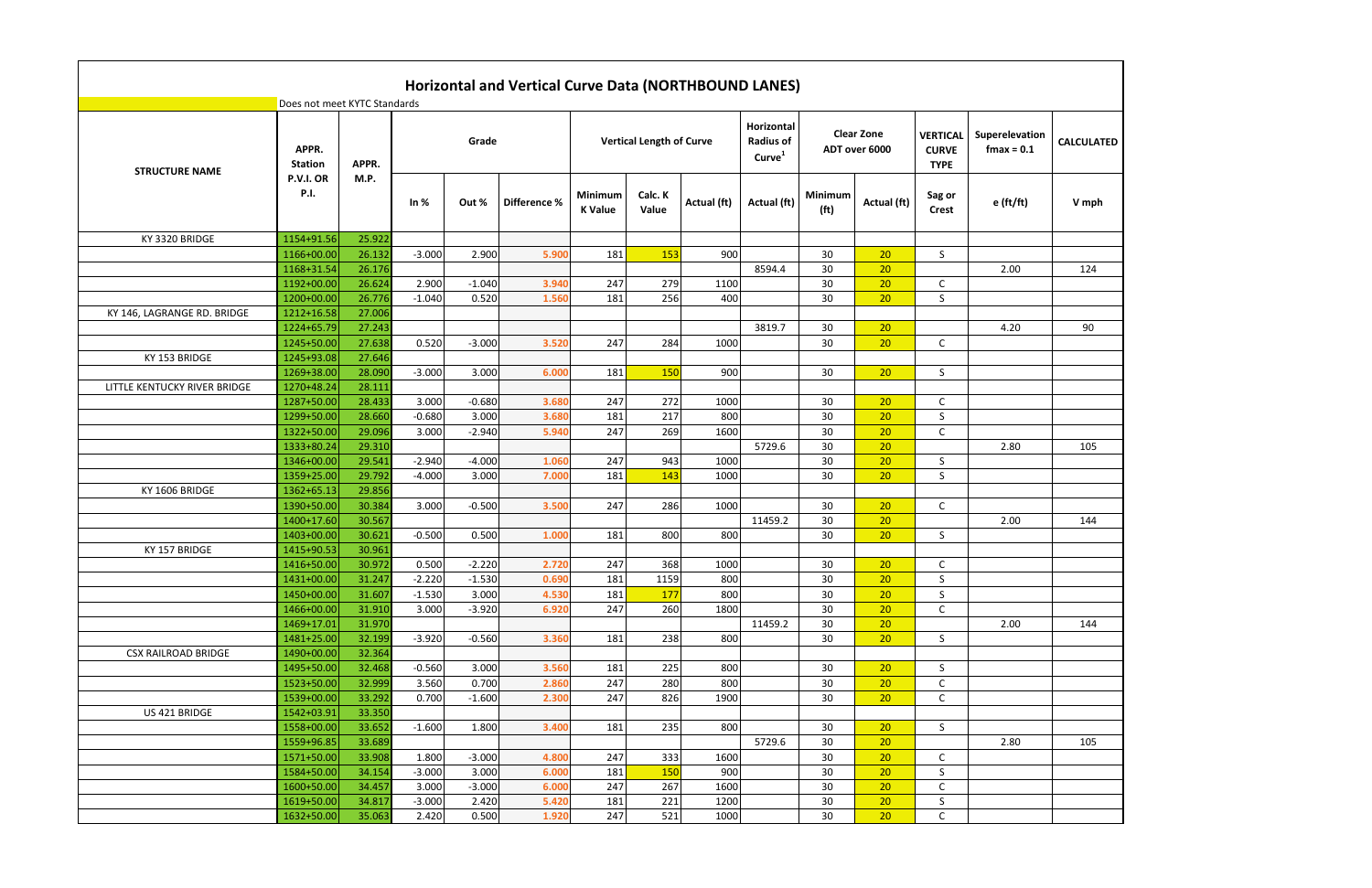| <b>RTICAL</b><br><b>CURVE</b><br><b>TYPE</b> | Superelevation<br>$f$ max = $0.1$ | <b>CALCULATED</b> |
|----------------------------------------------|-----------------------------------|-------------------|
| Sag or<br><b>Crest</b>                       | $e$ (ft/ft)                       | V mph             |
| C                                            |                                   |                   |
| S                                            | 2.00                              | 144               |
|                                              |                                   |                   |
| C                                            |                                   |                   |
|                                              | 2.00                              | 144               |
| $rac{S}{C}$                                  |                                   |                   |
|                                              |                                   |                   |
| $\mathsf{C}$                                 |                                   |                   |
| $\overline{\mathsf{s}}$                      |                                   |                   |
|                                              |                                   |                   |
|                                              |                                   |                   |
|                                              |                                   |                   |
|                                              |                                   |                   |
| C                                            |                                   |                   |
|                                              | 2.00                              | 144               |
| C                                            |                                   |                   |
|                                              |                                   |                   |
|                                              |                                   |                   |
|                                              |                                   |                   |
| S                                            | 6.90                              | 76                |
|                                              | 5.50                              | 82                |
|                                              |                                   |                   |
| S                                            |                                   |                   |
|                                              |                                   |                   |
| $\overline{c}$                               |                                   |                   |
| S                                            | 8.30                              | 72                |
|                                              | 8.30                              | 72                |
| C                                            |                                   |                   |
|                                              | 8.30                              | 72                |
|                                              | 8.30                              | 72                |
| S                                            |                                   |                   |
|                                              | 8.30                              | 72                |
| $\overline{C}$<br>$\overline{\mathsf{c}}$    |                                   |                   |
|                                              |                                   |                   |

|                           | Does not meet KYTC Standards |                  |          |          | Horizontal and Vertical Curve Data (NORTHBOUND LANES) |                                  |                                 |             |                                                      |                              |                                    |                                                |                                 |                |
|---------------------------|------------------------------|------------------|----------|----------|-------------------------------------------------------|----------------------------------|---------------------------------|-------------|------------------------------------------------------|------------------------------|------------------------------------|------------------------------------------------|---------------------------------|----------------|
| <b>STRUCTURE NAME</b>     | APPR.<br><b>Station</b>      | APPR.            |          | Grade    |                                                       |                                  | <b>Vertical Length of Curve</b> |             | Horizontal<br><b>Radius of</b><br>Curve <sup>1</sup> |                              | <b>Clear Zone</b><br>ADT over 6000 | <b>VERTICAL</b><br><b>CURVE</b><br><b>TYPE</b> | Superelevation<br>$f$ max = 0.1 | <b>CALCULA</b> |
|                           | P.V.I. OR<br><b>P.I.</b>     | M.P.             | In $%$   | Out %    | Difference %                                          | Minimum<br><b>K</b> Value        | Calc. K<br>Value                | Actual (ft) | Actual (ft)                                          | Minimum<br>(f <sup>t</sup> ) | Actual (ft)                        | Sag or<br><b>Crest</b>                         | e (ft/ft)                       | V mp           |
|                           | 1649+00.00                   | 35.376           | 0.500    | $-2.500$ | 3.000                                                 | 247                              | 467                             | 1400        |                                                      | 30                           | 20                                 | $\mathsf{C}$                                   |                                 |                |
|                           | 1651+02.60                   | 35.414           |          |          |                                                       |                                  |                                 |             | 11459.2                                              | 30                           | 20                                 |                                                | 2.00                            | 144            |
|                           | 1668+75.00                   | 35.750           | $-2.500$ | 1.800    | 4.300                                                 | 181                              | 186                             | 800         |                                                      | 30                           | 20                                 | S                                              |                                 |                |
| <b>JONES LANE CULVERT</b> | 1671+12.45                   | 35.820           |          |          |                                                       |                                  |                                 |             |                                                      |                              |                                    |                                                |                                 |                |
|                           | 1694+00.00                   | 36.253           | 1.800    | $-3.000$ | 4.800                                                 | 247                              | 333                             | 1600        |                                                      | 30                           | 20                                 | $\mathsf C$                                    |                                 |                |
|                           | 1706+68.61                   | 36.494           |          |          |                                                       |                                  |                                 |             | 11459.2                                              | 30                           | 20                                 |                                                | 2.00                            | 144            |
|                           | 1715+50.00                   | 36.660           | $-3.000$ | 2.700    | 5.700                                                 | 181                              | 158                             | 900         |                                                      | 30                           | 20                                 | S                                              |                                 |                |
|                           | 1730+00.00                   | 36.935           | 2.700    | 0.800    | 1.900                                                 | 247                              | 632                             | 1200        |                                                      | 30                           | 20                                 | C                                              |                                 |                |
| KY 55 BRIDGE              | 1743+78.98                   | 37.196           |          |          |                                                       |                                  |                                 |             |                                                      |                              |                                    |                                                |                                 |                |
|                           | 1749+00.00                   | 37.295           | 0.800    | $-2.500$ | 3.300                                                 | 247                              | 364                             | 1200        |                                                      | 30                           | 20                                 | C                                              |                                 |                |
|                           | 1770+00.00                   | 37.693           | $-2.500$ | 3.000    | 5.500                                                 | 181                              | 145                             | 800         |                                                      | 30                           | 20                                 | S                                              |                                 |                |
|                           |                              |                  |          |          |                                                       |                                  |                                 |             |                                                      | 30                           | 20                                 |                                                |                                 |                |
|                           | 1789+02.00                   | 38.086           |          |          |                                                       | Trimble Co. (Begin at MP 38.086) |                                 |             |                                                      |                              |                                    |                                                |                                 |                |
|                           | 1789+25.00                   | 38.090           | 3.000    | $-3.000$ | 6.000                                                 | 247                              | 267                             | 1600        |                                                      | 30                           | 20                                 | C                                              |                                 |                |
|                           | 1790+19.00<br>1803+00.00     | 38.108<br>38.351 | $-3.000$ | $-4.000$ | 1.000                                                 | 247                              | 800                             | 800         | 11459.2                                              | 30<br>30                     | 20<br>20                           | $\mathsf{C}$                                   | 2.00                            | 144            |
|                           |                              |                  |          |          | Carroll Co. (Begin at MP 38.808) STA. 1840+56.61      |                                  |                                 |             |                                                      |                              |                                    |                                                |                                 |                |
|                           | $1840+56.61$                 | 38.808           |          |          |                                                       |                                  |                                 |             |                                                      |                              |                                    |                                                |                                 |                |
|                           | 1848+97.00                   | 38.947           |          |          |                                                       |                                  |                                 |             | 2291.8                                               | 30                           | 20                                 |                                                | 6.90                            | 76             |
|                           | 1866+00.00                   | 39.270           | $-4.000$ | $-3.000$ | 1.000                                                 | 181                              | 400                             | 400         |                                                      | 30                           | 20                                 | S                                              |                                 |                |
|                           | 1866+89.00                   | 39.287           |          |          |                                                       |                                  |                                 |             | 2864.8                                               | 30                           | 20                                 |                                                | 5.50                            | 82             |
| MILL CREEK BRIDGE         | 1869+81.64                   | 39.342           |          |          |                                                       |                                  |                                 |             |                                                      |                              |                                    |                                                |                                 |                |
|                           | 1874+00.00                   | 39.421           | $-3.000$ | $-0.500$ | 2.500                                                 | 181                              | 160                             | 400         |                                                      | 30                           | 20                                 | S                                              |                                 |                |
| MILL CREEK BRIDGE         | 1877+04.51                   | 39.479           |          |          |                                                       |                                  |                                 |             |                                                      |                              |                                    |                                                |                                 |                |
|                           | 1885+00.00                   | 39.630           | $-0.500$ | $-2.250$ | 1.750                                                 | 181                              | 229                             | 400         |                                                      | 30                           | 20                                 | $\mathsf{C}$                                   |                                 |                |
|                           | 1888+72.00                   | 39.700           |          |          |                                                       |                                  |                                 |             | 1909.9                                               | 30                           | 20                                 |                                                | 8.30                            | 72             |
|                           | 1895+00.00                   | 39.819           | $-2.250$ | $-0.850$ | 1.400                                                 | 181                              | 286                             | 400         |                                                      | 30                           | 20                                 | S.                                             |                                 |                |
|                           | 1905+15.00                   | 40.011           |          |          |                                                       |                                  |                                 |             | 1909.9                                               | 30                           | 20                                 |                                                | 8.30                            | 72             |
|                           | 1916+00.00                   | 40.217           | $-0.850$ | $-1.600$ | 0.750                                                 | 247                              | 533                             | 400         |                                                      | 30                           | 20                                 | $\mathsf{C}$                                   |                                 |                |
|                           | 1922+62.00                   | 40.342           |          |          |                                                       |                                  |                                 |             | 1909.9                                               | 30                           | 20                                 |                                                | 8.30                            | 72             |
|                           | 1939+13.00                   | 40.655           |          |          |                                                       |                                  |                                 |             | 1909.9                                               | 30                           | 20                                 |                                                | 8.30                            | 72             |
|                           | 1947+00.00                   | 40.804           | $-1.600$ | 2.050    | 3.650                                                 | 181                              | 219                             | 800         |                                                      | 30                           | 20                                 | S                                              |                                 |                |
|                           | 1954+54.00                   | 40.947           |          |          |                                                       |                                  |                                 |             | 1909.9                                               | 30                           | 20                                 |                                                | 8.30                            | 72             |
|                           | 1957+00.00                   | 40.993           | 2.050    | 1.000    | 1.050                                                 | 247                              | 381                             | 400         |                                                      | 30                           | 20                                 | $\mathsf{C}$                                   |                                 |                |
|                           | 1968+00.00                   | 41.202           | 1.000    | $-1.000$ | 2.000                                                 | 247                              | 300                             | 600         |                                                      | 30                           | 20                                 | C                                              |                                 |                |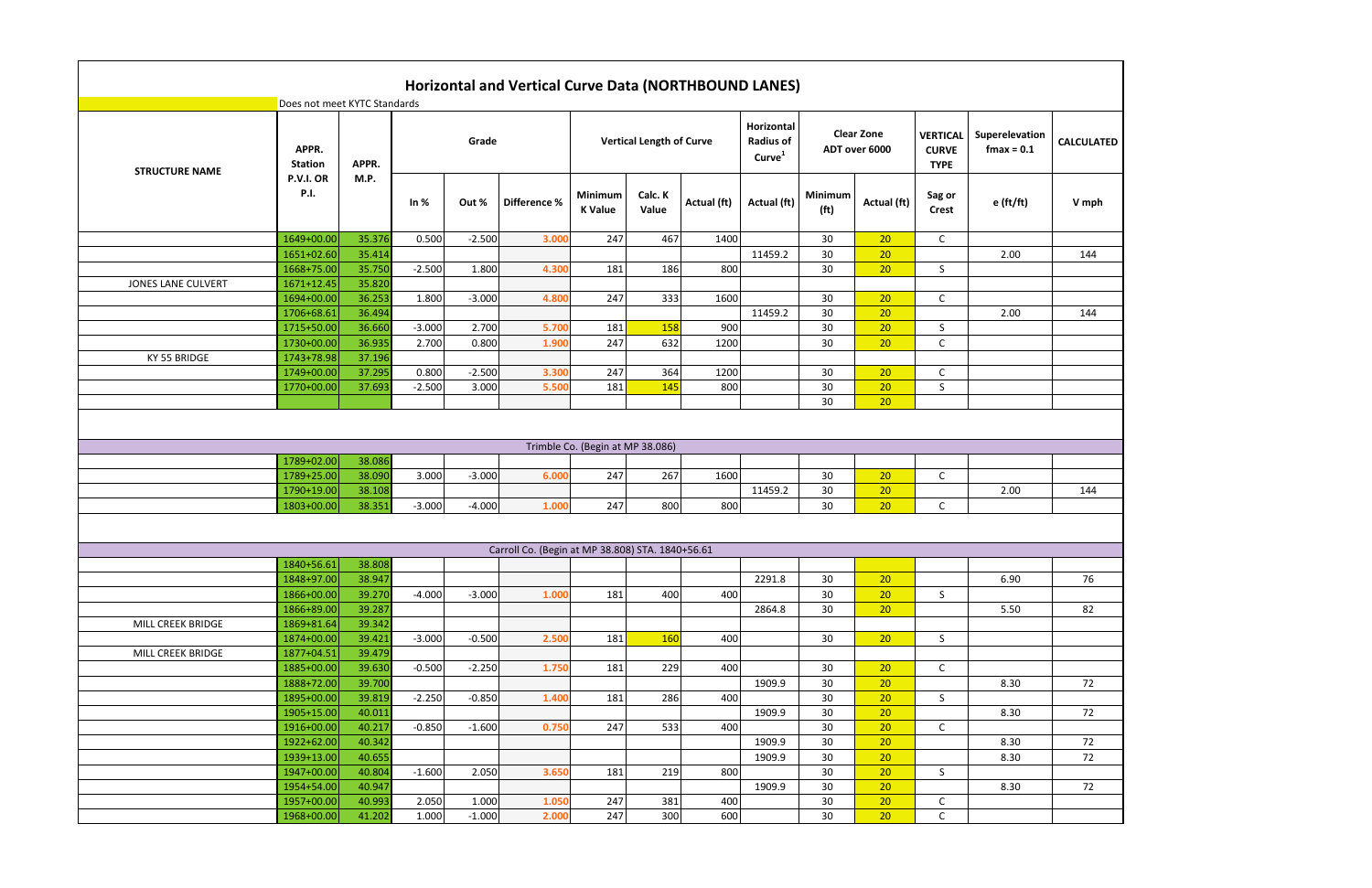|                            | Does not meet KYTC Standards |        |          |          | Horizontal and Vertical Curve Data (NORTHBOUND LANES) |                           |                                 |             |                                                      |                              |                                    |                                                |                                 |                   |
|----------------------------|------------------------------|--------|----------|----------|-------------------------------------------------------|---------------------------|---------------------------------|-------------|------------------------------------------------------|------------------------------|------------------------------------|------------------------------------------------|---------------------------------|-------------------|
| <b>STRUCTURE NAME</b>      | APPR.<br><b>Station</b>      | APPR.  |          | Grade    |                                                       |                           | <b>Vertical Length of Curve</b> |             | Horizontal<br><b>Radius of</b><br>Curve <sup>1</sup> |                              | <b>Clear Zone</b><br>ADT over 6000 | <b>VERTICAL</b><br><b>CURVE</b><br><b>TYPE</b> | Superelevation<br>$f$ max = 0.1 | <b>CALCULATED</b> |
|                            | P.V.I. OR<br><b>P.I.</b>     | M.P.   | In $%$   | Out %    | Difference %                                          | Minimum<br><b>K</b> Value | Calc. K<br>Value                | Actual (ft) | Actual (ft)                                          | Minimum<br>(f <sup>t</sup> ) | Actual (ft)                        | Sag or<br><b>Crest</b>                         | $e$ (ft/ft)                     | V mph             |
| WOODROW WILSON ROAD        | 1960+83.12                   | 41.066 |          |          |                                                       |                           |                                 |             |                                                      |                              |                                    |                                                |                                 |                   |
|                            | 1992+00.00                   | 41.656 | $-1.000$ | $-0.300$ | 0.70                                                  | 181                       | 571                             | 400         |                                                      | 30                           | 20                                 | S                                              |                                 |                   |
|                            | 2006+61.00                   | 41.933 |          |          |                                                       |                           |                                 |             | 5729.6                                               | 30                           | 20                                 |                                                | 2.80                            | 105               |
|                            | 2012+00.00                   | 42.035 | $-0.300$ | 0.880    | 1.180                                                 | 181                       | 339                             | 400         |                                                      | 30                           | 20                                 | S.                                             |                                 |                   |
|                            | 2022+00.00                   | 42.224 | 0.880    | $-1.000$ | 1.880                                                 | 247                       | 319                             | 600         |                                                      | 30                           | 20                                 | C                                              |                                 |                   |
|                            | 2032+00.00                   | 42.414 | $-1.000$ | 0.500    | 1.500                                                 | 181                       | 267                             | 400         |                                                      | 30                           | 20                                 | S                                              |                                 |                   |
|                            | 2042+00.00                   | 42.603 | 0.500    | $-0.500$ | 1.000                                                 | 247                       | 400                             | 400         |                                                      | 30                           | 20                                 | C                                              |                                 |                   |
|                            | 2052+00.00                   | 42.793 | $-0.500$ | 0.500    | 1.000                                                 | 181                       | 400                             | 400         |                                                      | 30                           | 20                                 | S                                              |                                 |                   |
| KY 389 BRIDGE              | 2052+50.00                   | 42.802 |          |          |                                                       |                           |                                 |             |                                                      |                              |                                    |                                                |                                 |                   |
|                            | 2063+50.00                   | 43.010 | 0.500    | $-0.500$ | 1.000                                                 | 247                       | 400                             | 400         |                                                      | 30                           | 20                                 | C                                              |                                 |                   |
|                            | 2074+50.00                   | 43.219 | $-0.500$ | 0.500    | 1.000                                                 | 181                       | 400                             | 400         |                                                      | 30                           | 20                                 | S                                              |                                 |                   |
|                            | 2088+16.00                   | 43.477 |          |          |                                                       |                           |                                 |             | 3819.7                                               | 30                           | 20                                 |                                                | 4.20                            | 90                |
| <b>GREENS BOTTOM RD.</b>   | 2096+03.35                   | 43.626 |          |          |                                                       |                           |                                 |             |                                                      |                              |                                    |                                                |                                 |                   |
|                            | 2109+50.00                   | 43.882 | 0.500    | 0.800    | 0.300                                                 | 181                       | 1333                            | 400         |                                                      | 30                           | 20                                 | S                                              |                                 |                   |
|                            | 2115+85.00                   | 44.002 | 0.800    | $-0.800$ | 1.600                                                 | 247                       | 500                             | 800         |                                                      | 30                           | 20                                 | C                                              |                                 |                   |
| <b>KY RIVER BRIDGE</b>     | 2116+00.00                   | 44.005 |          |          |                                                       |                           |                                 |             |                                                      |                              |                                    |                                                |                                 |                   |
|                            | 2125+28.00                   | 44.180 |          |          |                                                       |                           |                                 |             | 1909.9                                               | 30                           | 20                                 |                                                | 8.30                            | 72                |
| <b>CSX RAILROAD BRIDGE</b> | 2132+70.57                   | 44.321 |          |          |                                                       |                           |                                 |             |                                                      |                              |                                    |                                                |                                 |                   |
| KY 227 BRIDGE              | 2133+25.34                   | 44.315 |          |          |                                                       |                           |                                 |             |                                                      |                              |                                    |                                                |                                 |                   |
|                            | 2136+00.00                   | 44.367 | $-0.800$ | 0.500    | 1.300                                                 | 181                       | 308                             | 400         |                                                      | 30                           | 20                                 | S                                              |                                 |                   |
|                            | 2155+00.00                   | 44.727 | 0.500    | 4.000    | 3.500                                                 | 181                       | 171                             | 600         |                                                      | 30                           | 20                                 | S                                              |                                 |                   |
|                            | 2169+68.00                   | 45.005 |          |          |                                                       |                           |                                 |             | 2864.8                                               | 30                           | 20                                 |                                                | 5.50                            | 82                |
|                            | 2208+00.00                   | 45.731 | 4.000    | $-0.500$ | 4.500                                                 | 247                       | 267                             | 1200        |                                                      | 30                           | 20                                 | C                                              |                                 |                   |
|                            | 2218+25.00                   | 46.292 | $-0.500$ | $-4.000$ | 3.500                                                 | 247                       | 272                             | 951.32      |                                                      | 30                           | 20                                 | C                                              |                                 |                   |
|                            | 2219+48.00                   | 46.315 |          |          |                                                       |                           |                                 |             | 2864.8                                               | 30                           | 20                                 |                                                | 5.50                            | 82                |
|                            | 2245+87.50                   | 46.815 | $-4.000$ | 4.000    | 8.000                                                 | 181                       | 153                             | 1225        |                                                      | 30                           | 20                                 | S                                              |                                 |                   |
| KY 1112 BRIDGE             | 2249+00.00                   | 46.874 |          |          |                                                       |                           |                                 |             |                                                      |                              |                                    |                                                |                                 |                   |
|                            | 2264+70.00                   | 47.171 |          |          |                                                       |                           |                                 |             | 2864.8                                               | 30                           | 20                                 |                                                | 5.50                            | 82                |
|                            | 2278+50.00                   | 47.433 | 4.000    | 3.000    | 1.000                                                 | 247                       | 400                             | 400         |                                                      | 30                           | 20                                 | $\mathsf{C}$                                   |                                 |                   |
|                            | 2309+49.00                   | 48.020 |          |          |                                                       |                           |                                 |             | 7639.4                                               | 30                           | 20                                 |                                                | 2.00                            | 117               |
|                            | 2328+50.00                   | 48.380 | 3.000    | $-2.960$ | 5.960                                                 | 247                       | 268                             | 1600        |                                                      | 30                           | 20                                 | $\mathsf{C}$                                   |                                 |                   |
|                            | 2359+00.00                   | 48.957 | $-2.960$ | 2.750    | 5.710                                                 | 181                       | 158                             | 900         |                                                      | 30                           | 20                                 | S                                              |                                 |                   |
| KY 36 BRIDGE               | 2363+88.97                   | 49.050 |          |          |                                                       |                           |                                 |             |                                                      |                              |                                    |                                                |                                 |                   |
|                            | 2374+00.00                   | 49.241 | 2.750    | 1.030    | 1.720                                                 | 247                       | 349                             | 600         |                                                      | 30                           | 20                                 | C                                              |                                 |                   |
|                            | 2389+50.00                   | 49.535 | 1.030    | 2.050    | 1.020                                                 | 181                       | 392                             | 400         |                                                      | 30                           | 20                                 | S.                                             |                                 |                   |
|                            | 2409+56.00                   | 49.915 |          |          |                                                       |                           |                                 |             | 5729.6                                               | 30                           | 20 <sup>°</sup>                    |                                                | 2.80                            | 105               |
|                            | 2414+50.00                   | 50.009 | 2.050    | $-3.000$ | 5.050                                                 | 247                       | 297                             | 1500        |                                                      | 30                           | 20                                 | $\mathsf{C}$                                   |                                 |                   |
|                            | 2436+00.00                   | 50.416 | $-3.000$ | 0.500    | 3.500                                                 | 181                       | 171                             | 600         |                                                      | 30                           | 20                                 | S                                              |                                 |                   |
| CHENT-EAGLE STATION RD.    | 2447+05.93                   | 50.625 |          |          |                                                       |                           |                                 |             |                                                      |                              |                                    |                                                |                                 |                   |
|                            | 2455+18.00                   | 50.779 |          |          |                                                       |                           |                                 |             | 2864.8                                               | 30                           | 20 <sup>°</sup>                    |                                                | 5.50                            | 82                |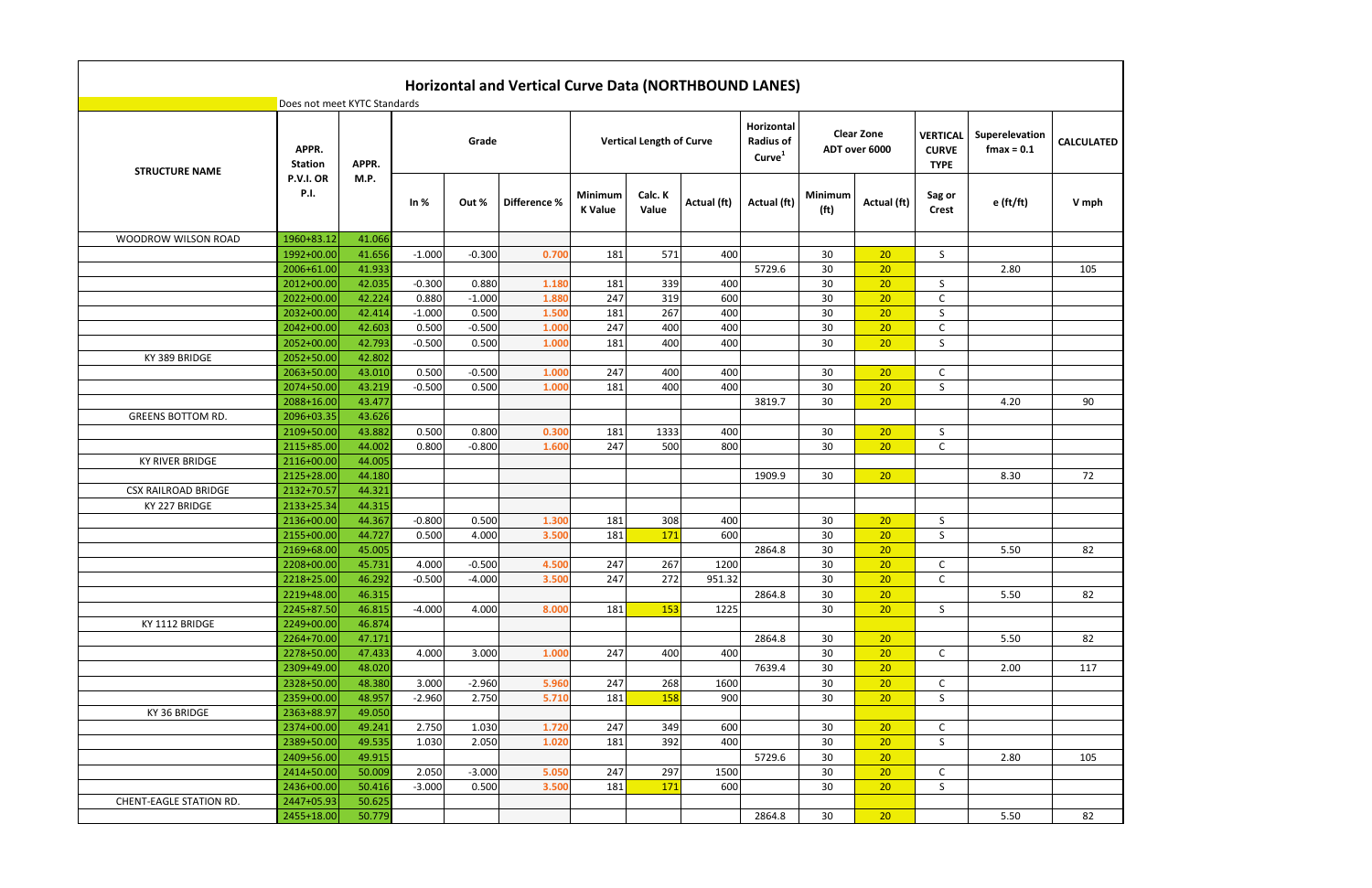| <b>RTICAL</b><br><b>URVE</b><br><b>TYPE</b>      | Superelevation<br>$f$ max = $0.1$ | <b>CALCULATED</b> |
|--------------------------------------------------|-----------------------------------|-------------------|
| Sag or<br><b>Crest</b>                           | e (ft/ft)                         | V mph             |
| C                                                |                                   |                   |
| $\overline{\mathsf{S}}$                          |                                   |                   |
| $\overline{\epsilon}$                            |                                   |                   |
|                                                  | 2.00                              | 117               |
| S                                                |                                   |                   |
| $\overline{\mathsf{C}}$                          |                                   |                   |
|                                                  |                                   |                   |
|                                                  |                                   |                   |
|                                                  |                                   |                   |
| S                                                |                                   |                   |
|                                                  |                                   |                   |
| $\mathsf{C}$                                     |                                   |                   |
| $\overline{\mathsf{S}}$                          |                                   |                   |
|                                                  | 2.00                              | 117               |
| $\overline{C}$                                   |                                   |                   |
| $\overline{\mathsf{S}}$<br>$\overline{\epsilon}$ |                                   |                   |
|                                                  |                                   |                   |
| S                                                |                                   |                   |
| $\overline{\mathsf{S}}$                          |                                   |                   |
| $\overline{\mathsf{c}}$                          |                                   |                   |
|                                                  |                                   |                   |
| $\overline{c}$                                   |                                   |                   |
| $\overline{\mathsf{s}}$                          |                                   |                   |
|                                                  | 2.00                              | 144               |
|                                                  | 2.80                              | 105               |
|                                                  |                                   |                   |
| $rac{C}{C}$                                      |                                   |                   |
|                                                  | 8.30                              | 72                |
| $rac{5}{c}$                                      |                                   |                   |
|                                                  |                                   |                   |
|                                                  |                                   |                   |
| $\overline{\mathsf{S}}$                          |                                   |                   |
|                                                  | 3.50                              | 96                |
| $\overline{c}$                                   |                                   |                   |
|                                                  |                                   |                   |
| $rac{S}{C}$                                      |                                   |                   |
|                                                  |                                   |                   |
|                                                  | 5.50                              | 82                |

|                       | Does not meet KYTC Standards |                  |          |          |                                                   |                           |                                 |              |                                                      |                                     |                                    |                                                |                                 |                |
|-----------------------|------------------------------|------------------|----------|----------|---------------------------------------------------|---------------------------|---------------------------------|--------------|------------------------------------------------------|-------------------------------------|------------------------------------|------------------------------------------------|---------------------------------|----------------|
| <b>STRUCTURE NAME</b> | APPR.<br><b>Station</b>      | APPR.            |          | Grade    |                                                   |                           | <b>Vertical Length of Curve</b> |              | Horizontal<br><b>Radius of</b><br>Curve <sup>1</sup> |                                     | <b>Clear Zone</b><br>ADT over 6000 | <b>VERTICAL</b><br><b>CURVE</b><br><b>TYPE</b> | Superelevation<br>$f$ max = 0.1 | <b>CALCULA</b> |
|                       | P.V.I. OR<br><b>P.I.</b>     | M.P.             | In $%$   | Out %    | Difference %                                      | Minimum<br><b>K</b> Value | Calc. K<br>Value                | Actual (ft)  | Actual (ft)                                          | <b>Minimum</b><br>(f <sup>t</sup> ) | Actual (ft)                        | Sag or<br><b>Crest</b>                         | e (ft/ft)                       | V mp           |
|                       | 2457+25.00                   | 50.818           | 0.500    | $-1.770$ | 2.270                                             | 247                       | 330                             | 750          |                                                      | 30                                  | 20                                 | $\mathsf C$                                    |                                 |                |
|                       | 2478+00.00                   | 51.211           | $-1.770$ | $-1.380$ | 0.390                                             | 181                       | 1026                            | 400          |                                                      | 30                                  | 20                                 | S                                              |                                 |                |
|                       | 2489+00.00                   | 51.420           | $-1.380$ | $-2.000$ | 0.620                                             | 247                       | 968                             | 600          |                                                      | 30                                  | 20                                 | $\mathsf C$                                    |                                 |                |
|                       | 2518+37.00                   | 51.976           |          |          |                                                   |                           |                                 |              | 7639.4                                               | 30                                  | 20                                 |                                                | 2.00                            | 117            |
|                       | 2533+50.00                   | 52.262           | $-2.000$ | 2.940    | 4.940                                             | 181                       | 162                             | 800          |                                                      | 30                                  | 20                                 | S                                              |                                 |                |
|                       | 2558+00.00                   | 52.726           | 2.940    | $-4.000$ | 6.940                                             | 247                       | 274                             | 1900         |                                                      | 30                                  | 20                                 | $\mathsf C$                                    |                                 |                |
|                       |                              |                  |          |          |                                                   |                           |                                 |              |                                                      |                                     |                                    |                                                |                                 |                |
|                       |                              |                  |          |          | Gallatin Co. (Begin at MP 53.433) STA. 2593+61.00 |                           |                                 |              |                                                      |                                     |                                    |                                                |                                 |                |
|                       | 2593+61.61                   | 53.433           |          |          |                                                   |                           |                                 |              |                                                      |                                     |                                    |                                                |                                 |                |
|                       | 2595+00.00                   | 53.459           | $-4.000$ | 1.230    | 5.230                                             | 181                       | 153                             | 800          |                                                      | 30                                  | 20                                 | S                                              |                                 |                |
| KY 47 BRIDGE          | 2595+24.35                   | 53.464           |          |          |                                                   |                           |                                 |              |                                                      |                                     |                                    |                                                |                                 |                |
|                       | 2606+00.00                   | 53.668           | 1.230    | $-1.500$ | 2.730                                             | 247                       | 275                             | 750          |                                                      | 30                                  | 20                                 | $\mathsf{C}$                                   |                                 |                |
|                       | 2616+00.00                   | 53.857           | $-1.500$ | 3.000    | 4.500                                             | 181                       | 156                             | 700          |                                                      | 30                                  | 20                                 | S                                              |                                 |                |
|                       | 2622+89.00                   | 53.988           |          |          |                                                   |                           |                                 |              | 7639.4                                               | 30                                  | 20                                 |                                                | 2.00                            | 117            |
|                       | 2637+50.00                   | 54.264           | 3.000    | $-1.340$ | 4.340                                             | 247                       | 276                             | 1200         |                                                      | 30                                  | 20                                 | $\mathsf C$                                    |                                 |                |
|                       | 2651+00.00                   | 54.520           | $-1.340$ | 1.600    | 2.940                                             | 181                       | 204                             | 600          |                                                      | 30                                  | 20                                 | S                                              |                                 |                |
|                       | 2664+50.00                   | 54.776           | 1.600    | $-0.860$ | 2.460                                             | 247                       | 285                             | 700          |                                                      | 30                                  | 20                                 | $\mathsf C$                                    |                                 |                |
| KY 1039 BRIDGE        | 2675+29.16                   | 54.980           |          |          |                                                   |                           |                                 |              |                                                      |                                     |                                    |                                                |                                 |                |
|                       | 2687+50.00                   | 55.211           | $-0.860$ | 1.080    | 1.940                                             | 181                       | 309                             | 600          |                                                      | 30                                  | 20                                 | S                                              |                                 |                |
|                       | 2718+50.00                   | 55.798           | 1.080    | 4.000    | 2.920                                             | 181                       | 205                             | 600          |                                                      | 30                                  | 20                                 | S                                              |                                 |                |
|                       | 2744+00.00                   | 56.281           | 4.000    | $-1.040$ | 5.040                                             | 247                       | 278                             | 1400         |                                                      | 30                                  | 20                                 | C                                              |                                 |                |
| KY 35 BRIDGE          | 2765+32.54                   | 56.673           |          |          |                                                   |                           |                                 |              |                                                      |                                     |                                    |                                                |                                 |                |
|                       | 2770+00.00                   | 56.762           | $-1.040$ | $-2.720$ | 1.680                                             | 247                       | 357                             | 600          |                                                      | 30                                  | 20                                 | C                                              |                                 |                |
|                       | 2780+00.00                   | 56.951           | $-2.720$ | 3.000    | 5.720                                             | 181                       | 210                             | 1200         |                                                      | 30                                  | 20                                 | S.                                             |                                 |                |
|                       | 2781+25.00                   | 56.975           |          |          |                                                   |                           |                                 |              | 11459.2                                              | 30                                  | 20                                 |                                                | 2.00                            | 144            |
|                       | 2807+69.00                   | 57.746           |          |          |                                                   |                           |                                 |              | 5729.6                                               | 30                                  | 20                                 |                                                | 2.80                            | 105            |
|                       | 2808+00.00                   | 57.752           | 3.000    | 1.160    | 1.840                                             | 247                       | 435                             | 800          |                                                      | 30                                  | 20                                 | C                                              |                                 |                |
|                       | 2846+50.00                   | 58.481           | 1.160    | $-5.200$ | 6.360                                             | 247                       | 252                             | 1600         |                                                      | 30                                  | 20                                 | $\mathsf C$                                    |                                 |                |
|                       | 2861+80.00                   | 58.771           |          |          |                                                   |                           |                                 |              | 1909.9                                               | 30                                  | 20                                 |                                                | 8.30                            | 72             |
|                       | 2868+50.00                   | 58.898           | $-3.200$ | 0.560    | 3.760                                             | 181                       | 319                             | 1200         |                                                      | 30                                  | 20                                 | S                                              |                                 |                |
|                       | 2894+00.00                   | 59.381           | 0.560    | $-4.000$ | 4.560                                             | 247                       | 351                             | 1600         |                                                      | 30                                  | 20                                 | C                                              |                                 |                |
| KY 465 BRIDGE         | 2896+34.57                   | 59.425           |          |          |                                                   |                           |                                 |              |                                                      |                                     |                                    |                                                |                                 |                |
|                       | 2908+50.00<br>2935+35.00     | 59.655<br>60.164 | $-4.000$ | 2.600    | 6.600                                             | 181                       | 197                             | 1300         | 4583.7                                               | 30<br>30                            | 20<br>20                           | S                                              |                                 |                |
|                       | 2944+00.00                   |                  |          | $-3.000$ | 5.600                                             | 247                       | 321                             | 1800         |                                                      | 30                                  | 20                                 |                                                | 3.50                            | 96             |
|                       |                              | 60.328           | 2.600    |          |                                                   |                           |                                 |              |                                                      |                                     |                                    | $\mathsf{C}$                                   |                                 |                |
| KY 455 BRIDGE         | 2945+57.70                   | 60.357           |          |          |                                                   |                           |                                 |              |                                                      |                                     |                                    |                                                |                                 |                |
|                       | 2966+50.00<br>2982+00.00     | 60.754           | $-3.000$ | 3.000    | 6.000<br>7.000                                    | 181<br>247                | 200<br>271                      | 1200<br>1900 |                                                      | 30<br>30                            | 20<br>20                           | S.<br>$\mathsf C$                              |                                 |                |
|                       | 2982+86.00                   | 61.047           | 3.000    | $-4.000$ |                                                   |                           |                                 |              | 2864.8                                               | 30                                  | 20                                 |                                                |                                 | 82             |
|                       |                              | 61.064           |          |          |                                                   |                           |                                 |              |                                                      |                                     |                                    |                                                | 5.50                            |                |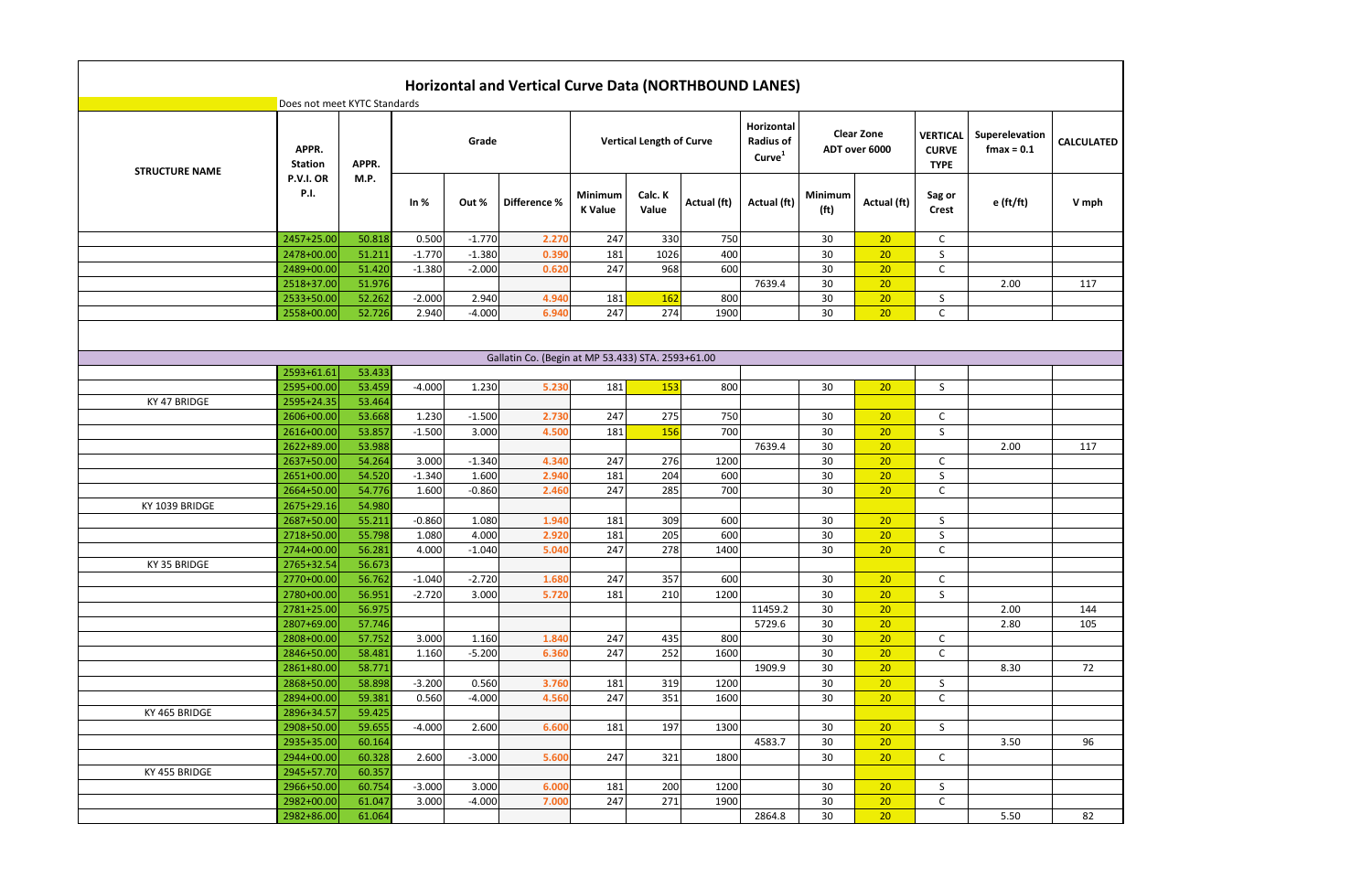|                                      |                              |                  |                   |          | <b>Horizontal and Vertical Curve Data (NORTHBOUND LANES)</b> |                           |                                 |             |                                                      |                              |                                    |                                                |                                 |                   |
|--------------------------------------|------------------------------|------------------|-------------------|----------|--------------------------------------------------------------|---------------------------|---------------------------------|-------------|------------------------------------------------------|------------------------------|------------------------------------|------------------------------------------------|---------------------------------|-------------------|
|                                      | Does not meet KYTC Standards |                  |                   |          |                                                              |                           |                                 |             |                                                      |                              |                                    |                                                |                                 |                   |
| <b>STRUCTURE NAME</b>                | APPR.<br><b>Station</b>      | APPR.            |                   | Grade    |                                                              |                           | <b>Vertical Length of Curve</b> |             | Horizontal<br><b>Radius of</b><br>Curve <sup>1</sup> |                              | <b>Clear Zone</b><br>ADT over 6000 | <b>VERTICAL</b><br><b>CURVE</b><br><b>TYPE</b> | Superelevation<br>$f$ max = 0.1 | <b>CALCULATED</b> |
|                                      | P.V.I. OR<br><b>P.I.</b>     | M.P.             | In $%$            | Out %    | Difference %                                                 | Minimum<br><b>K</b> Value | Calc. K<br>Value                | Actual (ft) | Actual (ft)                                          | Minimum<br>(f <sup>t</sup> ) | Actual (ft)                        | Sag or<br><b>Crest</b>                         | $e$ (ft/ft)                     | V mph             |
|                                      | 3016+00.00                   | 61.691           | $-4.000$          | 4.000    | 8.000                                                        | 181                       | 200                             | 1600        |                                                      | 30                           | 20                                 | S                                              |                                 |                   |
|                                      | 3030+07.00                   | 61.958           |                   |          |                                                              |                           |                                 |             | 2864.8                                               | 30                           | 20                                 |                                                | 5.50                            | 82                |
|                                      | 3047+50.00                   | 62.288           | 4.000             | $-4.000$ | 8.000                                                        | 247                       | 275                             | 2200        |                                                      | 30                           | 20                                 | C                                              |                                 |                   |
|                                      | 3074+79.00                   | 62.805           |                   |          |                                                              |                           |                                 |             | 1909.9                                               | 30                           | 20                                 |                                                | 8.30                            | 72                |
|                                      | 3091+37.00                   | 63.119           |                   |          |                                                              |                           |                                 |             | 1432.0                                               | 30                           | 20                                 |                                                | 10.00                           | 66                |
|                                      | 3091+50.00                   | 63.121           | $-4.000$          | 0.570    | 4.570                                                        | 181                       | 219                             | 1000        |                                                      | 30                           | 20                                 | S                                              |                                 |                   |
|                                      | 3105+75.00                   | 63.391           | 0.570             | 3.960    | 3.390                                                        | 181                       | 310                             | 1050        |                                                      | 30                           | 20                                 | S                                              |                                 |                   |
|                                      | 3116+69.00                   | 63.598           |                   |          |                                                              |                           |                                 |             | 1909.9                                               | 30                           | 20                                 |                                                | 8.30                            | 72                |
|                                      | 3170+25.00                   | 64.613           | 3.960             | $-3.400$ | 7.360                                                        | 247                       | 279                             | 2050.00     |                                                      | 30                           | 20                                 | C                                              |                                 |                   |
|                                      | 3170+42.00                   | 64.616           |                   |          |                                                              |                           |                                 |             | 5729.6                                               | 30                           | 20                                 |                                                | 2.80                            | 105               |
|                                      | 3194+00.00                   | 65.062           | $-3.400$          | 2.790    | 6.190                                                        | 181                       | 162                             | 1000        |                                                      | 30                           | 20                                 | S                                              |                                 |                   |
| KY 127 BRIDGE                        | 3020+00.00                   | 61.767           |                   |          |                                                              |                           |                                 |             |                                                      |                              |                                    |                                                |                                 |                   |
| KY 3002 BRIDGE                       | 3112+73.47                   | 63.523           |                   |          |                                                              |                           |                                 |             |                                                      |                              |                                    |                                                |                                 |                   |
|                                      | 3205+00.00                   | 65.291           | 2.790             | 0.790    | 2.000                                                        | 247                       | 300                             | 600         |                                                      | 30                           | 20                                 | C                                              |                                 |                   |
| LITTLE SHUGAR CREEK                  | 3217+36.25                   | 65.525           |                   |          |                                                              |                           |                                 |             |                                                      |                              |                                    |                                                |                                 |                   |
|                                      | 3232+00.00                   | 65.802           | 0.790<br>$-0.800$ | $-0.800$ | 1.590                                                        | 247<br>247                | 314<br>343                      | 500<br>600  |                                                      | 30                           | 20<br>20                           | $\mathsf{C}$                                   |                                 |                   |
| KY 562 BRIDGE                        | 3255+00.00<br>3257+21.64     | 66.238<br>66.280 |                   | $-2.550$ | 1.750                                                        |                           |                                 |             |                                                      | 30                           |                                    | $\mathsf C$                                    |                                 |                   |
|                                      | 3268+82.00                   | 66.500           |                   |          |                                                              |                           |                                 |             | 4583.7                                               | 30                           | 20                                 |                                                | 3.50                            | 96                |
|                                      | 3270+00.00                   | 66.522           | $-2.550$          | $-3.500$ | 0.950                                                        | 247                       | 421                             | 400         |                                                      | 30                           | 20                                 | $\mathsf{C}$                                   |                                 |                   |
|                                      | 3296+00.00                   | 67.014           | $-3.500$          | 1.900    | 5.400                                                        | 181                       | 148                             | 800         |                                                      | 30                           | 20                                 | S                                              |                                 |                   |
| ROBERTS ALLPHIN BRIDGEE              | 3303+00.00                   | 67.147           |                   |          |                                                              |                           |                                 |             |                                                      |                              |                                    |                                                |                                 |                   |
|                                      | 3305+50.00                   | 67.194           | 1.900             | 2.050    | 0.150                                                        | 181                       | 2667                            | 400         |                                                      | 30                           | 20                                 | S.                                             |                                 |                   |
|                                      | 3312+82.00                   | 67.333           |                   |          |                                                              |                           |                                 |             | 3819.7                                               | 30                           | 20                                 |                                                | 4.20                            | 90                |
|                                      | 3334+50.00                   | 67.744           | 2.050             | $-1.000$ | 3.050                                                        | 247                       | 393                             | 1200        |                                                      | 30                           | 20                                 | $\mathsf{C}$                                   |                                 |                   |
|                                      | 3349+81.00                   | 68.033           |                   |          |                                                              |                           |                                 |             | 11459.2                                              | 30                           | 20                                 |                                                |                                 |                   |
|                                      | 3357+00.00                   | 68.170           | $-1.000$          | $-0.870$ | 0.130                                                        | 181                       | 3077                            | 400         |                                                      | 30                           | 20                                 | S                                              |                                 |                   |
| <b>WALNUT LICK BRIDGE</b>            | 3377+62.62                   | 68.560           |                   |          |                                                              |                           |                                 |             |                                                      |                              |                                    |                                                |                                 |                   |
|                                      | 3384+19.00                   | 68.685           |                   |          |                                                              |                           |                                 |             | 11459.2                                              | 30                           | 20                                 |                                                | 2.00                            | 144               |
|                                      | 3387+00.00                   | 68.738           | $-0.870$          | $-3.000$ | 2.130                                                        | 247                       | 376                             | 800         |                                                      | 30                           | 20                                 | $\mathsf{C}$                                   |                                 |                   |
|                                      | 3412+00.00                   | 69.211           | $-3.000$          | 3.930    | 6.930                                                        | 181                       | 231                             | 1600        |                                                      | 30                           | 20                                 | S                                              |                                 |                   |
| <b>BIG SOUTH FORK CREEK, CULVERT</b> | 3412+91.25                   | 69.229           |                   |          |                                                              |                           |                                 |             |                                                      |                              |                                    |                                                |                                 |                   |
|                                      | 3419+36.00                   | 69.351           |                   |          |                                                              |                           |                                 |             | 4583.7                                               | 30                           | 20                                 |                                                | 3.50                            | 96                |
| KY 2525 BRIDGE                       | 3442+80.75                   | 69.795           |                   |          |                                                              |                           |                                 |             |                                                      |                              |                                    |                                                |                                 |                   |
|                                      | 3446+00.00                   | 69.855           | 3.940             | $-1.780$ | 5.720                                                        | 247                       | 262                             | 1500        |                                                      | 30                           | 20                                 | $\mathsf{C}$                                   |                                 |                   |
|                                      |                              |                  |                   |          |                                                              |                           |                                 |             |                                                      |                              |                                    |                                                |                                 |                   |
|                                      |                              |                  |                   |          |                                                              |                           |                                 |             |                                                      |                              |                                    |                                                |                                 |                   |
|                                      |                              |                  |                   |          | Boone Co. (Begin at MP 69.890) STA. 3448+19.72               |                           |                                 |             |                                                      |                              |                                    |                                                |                                 |                   |
|                                      | 3448+19.72                   | 69.890           |                   |          |                                                              |                           |                                 |             |                                                      |                              |                                    |                                                |                                 |                   |
|                                      |                              |                  |                   |          |                                                              |                           |                                 |             |                                                      |                              |                                    |                                                |                                 |                   |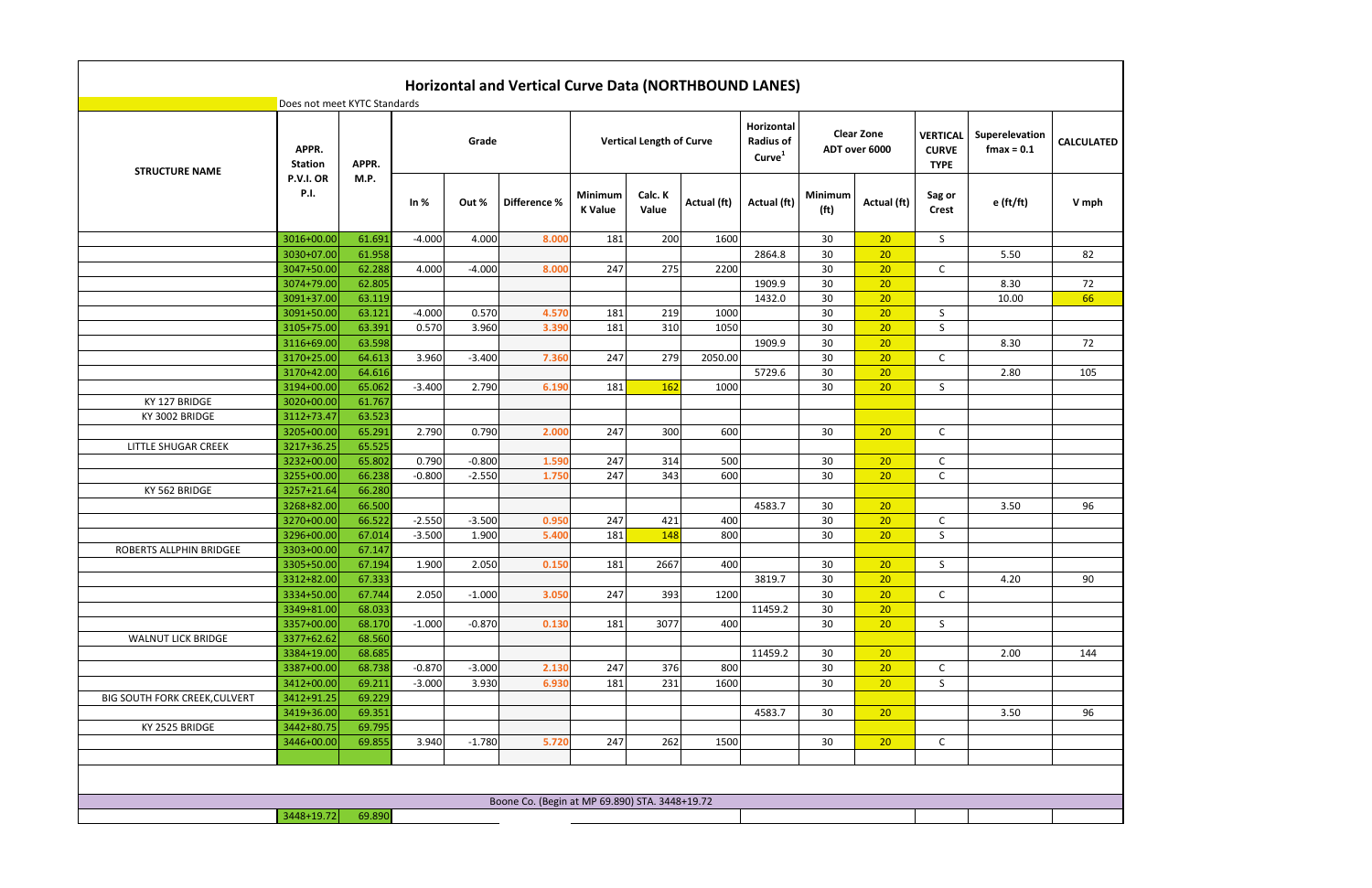|                       | Does not meet KYTC Standards |                  |          |                   | Horizontal and Vertical Curve Data (NORTHBOUND LANES) |                           |                                 |             |                                                             |                                     |                                    |                                                |                                 |                   |
|-----------------------|------------------------------|------------------|----------|-------------------|-------------------------------------------------------|---------------------------|---------------------------------|-------------|-------------------------------------------------------------|-------------------------------------|------------------------------------|------------------------------------------------|---------------------------------|-------------------|
| <b>STRUCTURE NAME</b> | APPR.<br><b>Station</b>      | APPR.            |          | Grade             |                                                       |                           | <b>Vertical Length of Curve</b> |             | <b>Horizontal</b><br><b>Radius of</b><br>Curve <sup>1</sup> |                                     | <b>Clear Zone</b><br>ADT over 6000 | <b>VERTICAL</b><br><b>CURVE</b><br><b>TYPE</b> | Superelevation<br>$f$ max = 0.1 | <b>CALCULATED</b> |
|                       | P.V.I. OR<br>P.I.            | M.P.             | In $%$   | Out %             | Difference %                                          | Minimum<br><b>K</b> Value | Calc. K<br>Value                | Actual (ft) | Actual (ft)                                                 | <b>Minimum</b><br>(f <sup>t</sup> ) | Actual (ft)                        | Sag or<br><b>Crest</b>                         | $e$ (ft/ft)                     | V mph             |
|                       | 3458+50.00                   | 70.085           | $-1.780$ | 2.900             | 4.680                                                 | 181                       | 150                             | 700         |                                                             | 30                                  | 20                                 | S                                              |                                 |                   |
|                       | 3477+00.00                   | 70.436           | 2.900    | $-2.150$          | 5.050                                                 | 247                       | 277                             | 1400        |                                                             | 30                                  | 20                                 | $\mathsf{C}$                                   |                                 |                   |
|                       | 3481+71.00                   | 70.525           |          |                   |                                                       |                           |                                 |             | 4583.7                                                      | 30                                  | 20                                 |                                                | 3.50                            | 96                |
|                       | 3511+00.00                   | 71.079           | $-2.150$ | 2.930             | 5.080                                                 | 181                       | 197                             | 1000        |                                                             | 30                                  | 20                                 |                                                |                                 |                   |
|                       | 3531+86.00                   | 71.475           |          |                   |                                                       |                           |                                 |             | 11459.2                                                     | 30                                  | 20                                 | S.                                             | 2.00                            | 144               |
|                       | 3539+00.00                   | 71.610           | 2.930    | 1.610<br>$-1.820$ | 1.320                                                 | 247<br>247                | 379                             | 500         |                                                             | 30<br>30                            | 20<br>20                           | $\mathsf C$                                    |                                 |                   |
| KY 14 BRIDGE          | 3565+00.00<br>3563+94.12     | 72.102<br>72.082 | 1.610    |                   | 3.430                                                 |                           | 466                             | 1600        |                                                             |                                     |                                    | C                                              |                                 |                   |
|                       | 3584+23.00                   | 72.466           |          |                   |                                                       |                           |                                 |             | 22918.3                                                     | 30                                  | 20                                 |                                                | N.C.                            |                   |
|                       | 3629+52.00                   | 73.324           |          |                   |                                                       |                           |                                 |             | 11459.2                                                     | 30                                  | 20                                 |                                                | 2.00                            | 144               |
|                       | 3632+00.00                   | 73.371           | $-1.820$ | $-3.120$          | 1.300                                                 | 247                       | 462                             | 600         |                                                             | 30                                  | 20                                 | C                                              |                                 |                   |
|                       | 3644+50.00                   | 73.608           | $-3.120$ | 4.000             | 7.12(                                                 | 181                       | 140                             | 1000        |                                                             | 30                                  | 20                                 | S                                              |                                 |                   |
| MCCOY'S FORK, CULVERT | 3645+63.87                   | 73.629           |          |                   |                                                       |                           |                                 |             |                                                             |                                     |                                    |                                                |                                 |                   |
|                       | 3658+71.00                   | 73.877           |          |                   |                                                       |                           |                                 |             | 22918.3                                                     | 30                                  | 20                                 |                                                | N.C.                            |                   |
|                       | 3674+25.00                   | 74.171           | 4.000    | 1.000             | 3.000                                                 | 247                       | 350                             | 1050        |                                                             | 30                                  | 20                                 | C                                              |                                 |                   |
|                       | 3693+31.00                   | 74.541           |          |                   |                                                       |                           |                                 |             | 5729.6                                                      | 30                                  | 20                                 |                                                | 2.00                            | 102               |
|                       | 3746+50.00                   | 75.549           | 1.000    | $-1.200$          | 2.200                                                 | 247                       | 682                             | 1500        |                                                             | 30                                  | 20                                 | $\mathsf{C}$                                   |                                 |                   |
| KY 1292 BRIDGE        | 3778+51.44                   | 76.155           |          |                   |                                                       |                           |                                 |             |                                                             |                                     |                                    |                                                |                                 |                   |
|                       | 3783+75.00                   | 76.254           | $-1.200$ | 2.240             | 3.440                                                 | 181                       | 189                             | 650         |                                                             | 30                                  | 20                                 | $\sf S$                                        |                                 |                   |
|                       | 3805+00.00                   | 76.657           | 2.240    | $-0.780$          | 3.020                                                 | 247                       | 265                             | 800         |                                                             | 30                                  | 20                                 | $\mathsf{C}$                                   |                                 |                   |
| I-75 BRIDGE           | 3805+66.79                   | 76.669           |          |                   |                                                       |                           |                                 |             |                                                             |                                     |                                    |                                                |                                 |                   |
|                       | 3809+62.00                   | 76.744           |          |                   |                                                       |                           |                                 |             | 2864.8                                                      | 30                                  | 20                                 |                                                | 5.50                            | 82                |
|                       | 3827+25.00                   | 77.078           |          |                   |                                                       |                           |                                 |             | 1637.0                                                      | 30                                  | 20                                 |                                                | 8.10                            | 67                |
|                       | 3846+50.00                   | 77.443           | $-0.780$ | $-0.500$          | 0.280                                                 | 181                       | 1071                            | 300         |                                                             | 30                                  | 20                                 | S                                              |                                 |                   |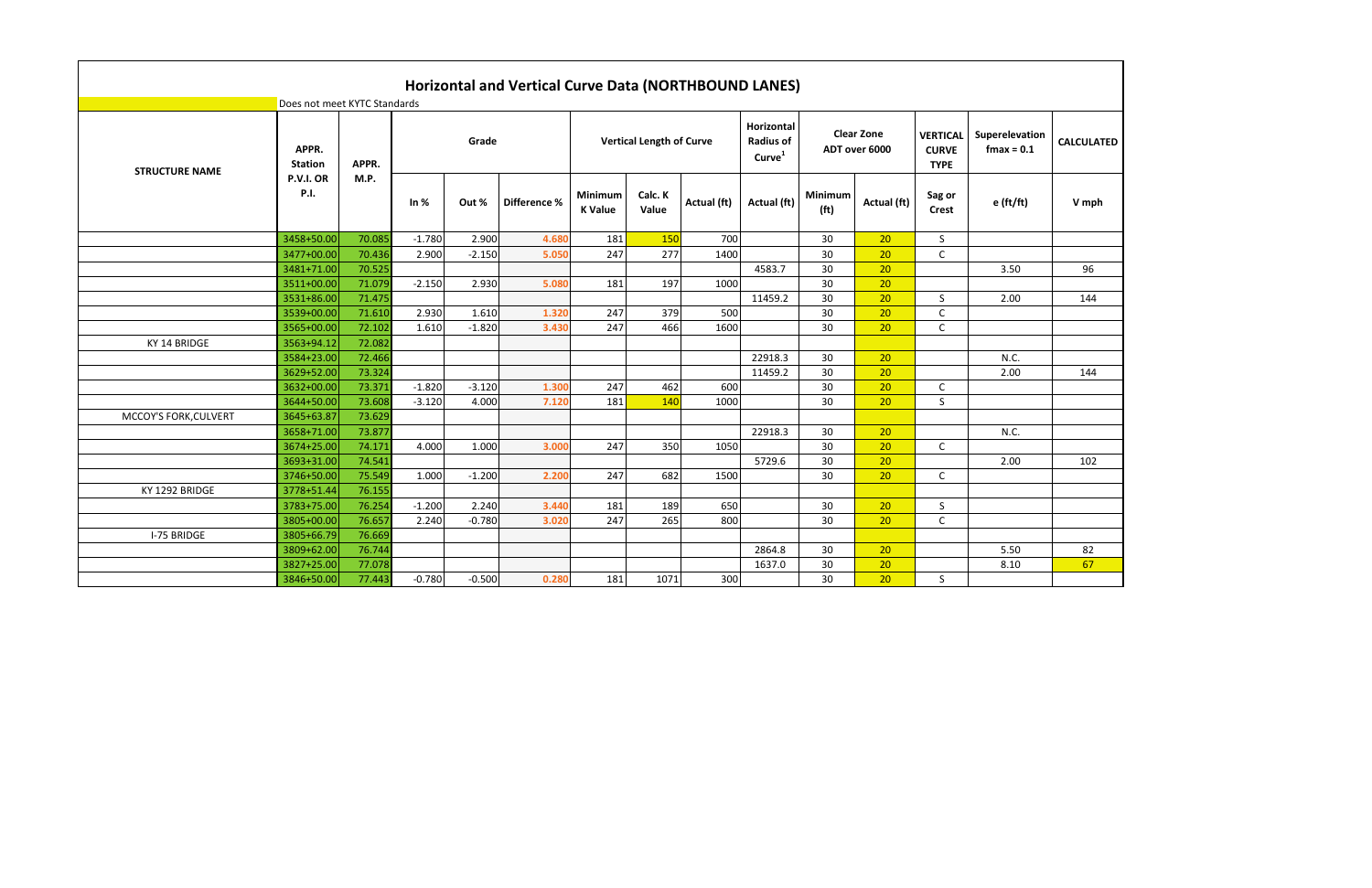|                                   |                             |                  |          | <b>Horizontal and Vertical Curve Data (SOUTHBOUND LANES)</b><br>Notes: 1) The minimum horizontal radius of the curve is 1810' for rural areas and 758' for urban areas. |                                 |                           |                                 |             |                                                      |                              |                                    |                                                |                                 |       |
|-----------------------------------|-----------------------------|------------------|----------|-------------------------------------------------------------------------------------------------------------------------------------------------------------------------|---------------------------------|---------------------------|---------------------------------|-------------|------------------------------------------------------|------------------------------|------------------------------------|------------------------------------------------|---------------------------------|-------|
| <b>Structure Name</b>             | <b>Station</b><br>P.V.I. OR | APPR.            |          | Grade                                                                                                                                                                   |                                 |                           | <b>Vertical Length of Curve</b> |             | Horizontal<br><b>Radius of</b><br>Curve <sup>1</sup> |                              | <b>Clear Zone</b><br>ADT over 6000 | <b>VERTICAL</b><br><b>CURVE</b><br><b>TYPE</b> | Superelevation<br>$f$ max = 0.1 |       |
|                                   | <b>P.I.</b>                 | M.P.             | In $%$   | Out %                                                                                                                                                                   | Difference %                    | Minimum<br><b>K</b> Value | Calc. K<br>Value                | Actual (ft) | Actual (ft)                                          | Minimum<br>(f <sup>t</sup> ) | Actual (ft)                        | Sag or<br><b>Crest</b>                         | $e$ (ft/ft)                     | V mph |
|                                   |                             |                  |          |                                                                                                                                                                         | Oldham Co. (Begin at MP 11.315) |                           |                                 |             |                                                      |                              |                                    |                                                |                                 |       |
|                                   | 378+59.97                   | 11.315           |          |                                                                                                                                                                         |                                 |                           |                                 |             |                                                      |                              |                                    |                                                |                                 |       |
|                                   | 394+06.00                   | 11.608           |          |                                                                                                                                                                         |                                 |                           |                                 |             | 5729.580                                             | 20                           | 20                                 | $\mathsf{C}$                                   | 2.8                             | 104.9 |
|                                   | 395+00.00                   | 11.626           | 1.440    | $-2.954$                                                                                                                                                                | 4.394                           | 84                        | 273                             | 1200        |                                                      | 20                           | 20                                 |                                                |                                 |       |
| MOSER FARM-HITT LN. BRIDGE        | $402 + 64.23$               | 11.770           |          |                                                                                                                                                                         |                                 |                           |                                 |             |                                                      |                              |                                    |                                                |                                 |       |
|                                   | 405+00.00                   | 11.815           | $-2.954$ | 0.804                                                                                                                                                                   | 3.758                           | 96                        | 106                             | 400         |                                                      | 20                           | 20                                 | $\mathsf{S}$                                   |                                 |       |
|                                   | 416+00.00                   | 12.023           | 0.804    | $-3.000$                                                                                                                                                                | 3.804                           | 84                        | 263                             | 1000        |                                                      | 20                           | 20                                 | C                                              |                                 |       |
|                                   | 445+00.00                   | 12.573           | $-3.000$ | 4.000                                                                                                                                                                   | 7.000                           | 96                        | 157                             | 1100        |                                                      | 20                           | 20                                 | S                                              |                                 |       |
|                                   | 448+32.00                   | 12.635           |          |                                                                                                                                                                         |                                 |                           |                                 |             | 2864.780                                             | 20                           | 20                                 |                                                | 5.5                             | 81.6  |
|                                   | 467+00.00                   | 12.989           | 4.000    | $-2.964$                                                                                                                                                                | 6.964                           | 84                        | 258                             | 1800        |                                                      | 20                           | 20                                 | $\mathsf{C}$                                   |                                 |       |
|                                   | 479+55.88                   | 13.227           |          |                                                                                                                                                                         |                                 |                           |                                 |             | 5729.580                                             | 20                           | 20                                 |                                                | 2.8                             | 104.9 |
| $483+00BK = 482+66.74AH$          | 483+00.00                   | 13.292           |          |                                                                                                                                                                         |                                 |                           |                                 |             |                                                      |                              |                                    |                                                |                                 |       |
|                                   | 482+66.74                   | 13.292           | $-2.964$ |                                                                                                                                                                         |                                 |                           |                                 |             |                                                      | 20                           |                                    |                                                |                                 |       |
|                                   | 493+50.00<br>508+99.00      | 13.497<br>13.791 |          | 4.000                                                                                                                                                                   | 6.964                           | 96                        | 158                             | 1100        | 5729.580                                             | 20                           | 20<br>20                           | S.                                             | 2.8                             | 104.9 |
| SOUTH FORK HARRODS CREEK, CULVERT | 491+00.00                   | 13.450           |          |                                                                                                                                                                         |                                 |                           |                                 |             |                                                      |                              |                                    |                                                |                                 |       |
|                                   | 524+00.00                   | 14.075           | 4.000    | $-1.682$                                                                                                                                                                | 5.682                           | 84                        | 264                             | 1500        |                                                      | 20                           | 20                                 | $\mathsf{C}$                                   |                                 |       |
|                                   | 553+00.00                   | 14.624           | $-1.682$ | 3.000                                                                                                                                                                   | 4.682                           | 96                        | 149                             | 700         |                                                      | 20                           | 20                                 | $\mathsf{S}$                                   |                                 |       |
|                                   | 572+55.00                   | 14.994           |          |                                                                                                                                                                         |                                 |                           |                                 |             | 5729.580                                             | 20                           | 20                                 |                                                | 2.8                             | 104.9 |
|                                   |                             |                  |          |                                                                                                                                                                         |                                 |                           |                                 |             |                                                      |                              |                                    |                                                |                                 |       |
|                                   |                             |                  |          |                                                                                                                                                                         |                                 |                           |                                 |             |                                                      |                              |                                    |                                                |                                 |       |
|                                   | 716+20.00 17.709            |                  |          |                                                                                                                                                                         |                                 |                           |                                 |             | 5729.580                                             | 20                           | 20                                 |                                                | 2.8                             | 104.9 |
|                                   | 739+00.00                   | 18.141           | $-3.000$ | 0.546                                                                                                                                                                   | 3.546                           | 96                        | 141                             | 500         |                                                      | 20                           | 20                                 | S.                                             |                                 |       |
|                                   | 747+94.00                   | 18.310           |          |                                                                                                                                                                         |                                 |                           |                                 |             | 7639.440                                             | 20                           | 20                                 |                                                | 2.0                             | 117.3 |
|                                   | 752+00.00                   | 18.387           | 0.546    | 2.341                                                                                                                                                                   | 1.795                           | 96                        | 223                             | 400         |                                                      | 20                           | 20                                 | $\mathsf{S}$                                   |                                 |       |
| KY 393 BRIDGE                     | 762+25.36                   | 18.450           |          |                                                                                                                                                                         |                                 |                           |                                 |             |                                                      |                              |                                    |                                                |                                 |       |
|                                   | 763+00.00                   | 18.464           | 2.341    | $-1.200$                                                                                                                                                                | 3.541                           | 84                        | 367                             | 1300        |                                                      | 20                           | 20                                 | $\mathsf{C}$                                   |                                 |       |
|                                   |                             |                  |          |                                                                                                                                                                         |                                 |                           |                                 |             |                                                      |                              |                                    |                                                |                                 |       |
|                                   |                             |                  |          |                                                                                                                                                                         |                                 |                           |                                 |             |                                                      |                              |                                    |                                                |                                 |       |
|                                   | 808+77.00                   | 19.331           |          |                                                                                                                                                                         |                                 |                           |                                 |             | 7639.440                                             | 20                           | 20                                 |                                                | 2.0                             | 117.3 |
|                                   | 812+00.00                   | 19.392           | 0.500    | $-0.600$                                                                                                                                                                | 1.100                           | 84                        | 364                             | 400         |                                                      | 20                           | 20                                 | $\mathsf{C}$                                   |                                 |       |
|                                   | 818+00.00                   | 19.506           | $-0.600$ | 0.330                                                                                                                                                                   | 0.930                           | 96                        | 430                             | 400         |                                                      | 20                           | 20                                 | $\mathsf{S}$                                   |                                 |       |
|                                   | 835+09.00                   | 19.829           |          |                                                                                                                                                                         |                                 |                           |                                 |             | 5729.580                                             | 20                           | 20                                 |                                                | 2.8                             | 104.9 |
|                                   | 855+00.00                   | 20.207           | 0.330    | 0.700                                                                                                                                                                   | 0.370                           | 96                        | 1081                            | 400         |                                                      | 20                           | 20                                 | S                                              |                                 |       |
|                                   | 862+00.00                   | 20.339           | 0.700    | $-0.419$                                                                                                                                                                | 1.119                           | 84                        | 358                             | 400         |                                                      | 20                           | 20                                 | $\mathsf{C}$                                   |                                 |       |
|                                   | 870+00.00                   | 20.491           | $-0.419$ | 0.500                                                                                                                                                                   | 0.919                           | 96                        | 435                             | 400         |                                                      | 20                           | 20                                 | S                                              |                                 |       |
|                                   | 885+00.00                   | 20.775           | 0.500    | $-0.258$                                                                                                                                                                | 0.758                           | 84                        | 528                             | 400         |                                                      | 20                           | 20                                 | $\mathsf{C}$                                   |                                 |       |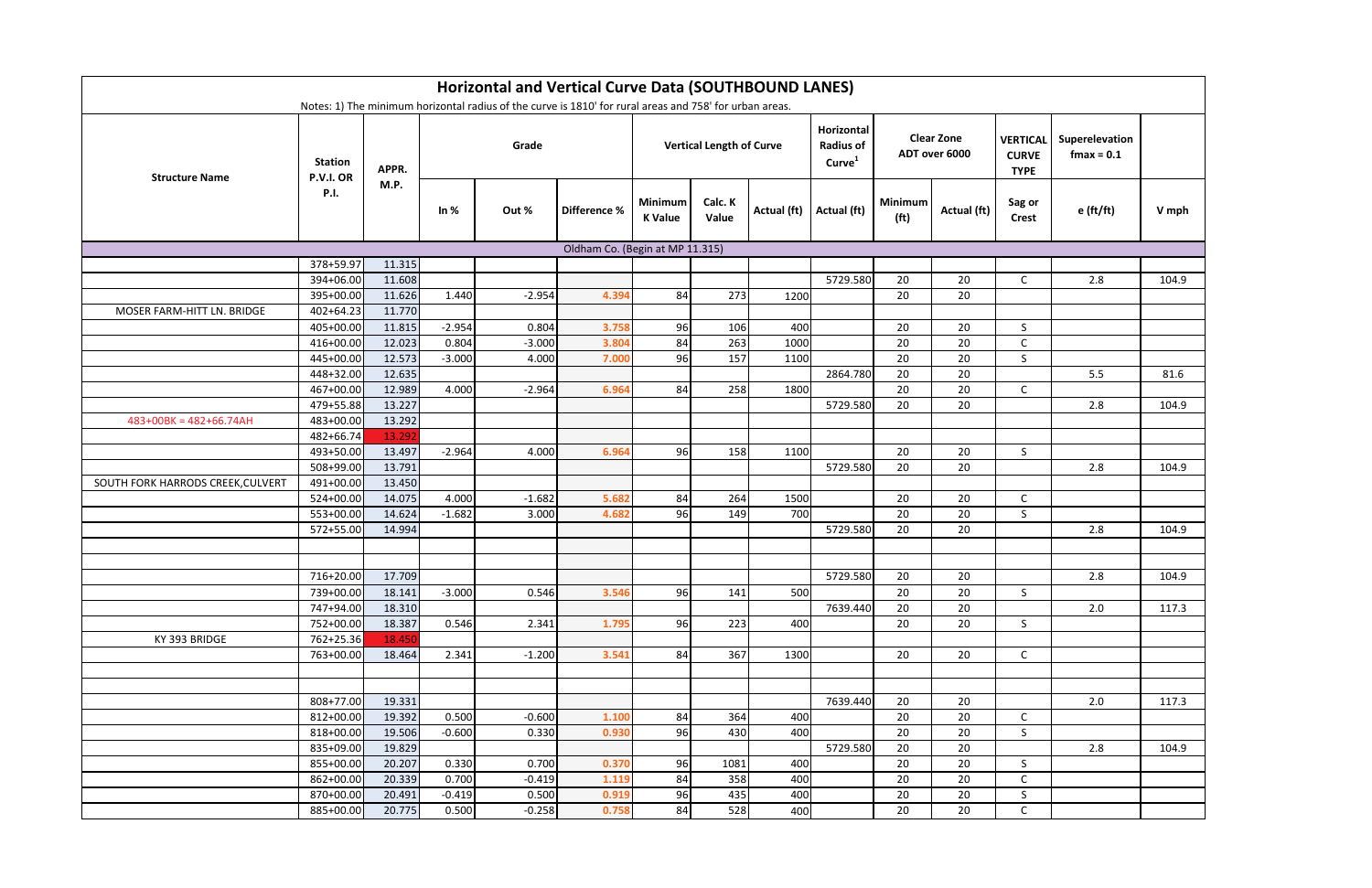|                              |                                    |        |          | Horizontal and Vertical Curve Data (SOUTHBOUND LANES)                                                   |                                |                                 |                  |             |                                                      |                                     |                 |                                                |                                 |       |
|------------------------------|------------------------------------|--------|----------|---------------------------------------------------------------------------------------------------------|--------------------------------|---------------------------------|------------------|-------------|------------------------------------------------------|-------------------------------------|-----------------|------------------------------------------------|---------------------------------|-------|
|                              |                                    |        |          | Notes: 1) The minimum horizontal radius of the curve is 1810' for rural areas and 758' for urban areas. |                                |                                 |                  |             |                                                      |                                     |                 |                                                |                                 |       |
| <b>Structure Name</b>        | <b>Station</b><br><b>P.V.I. OR</b> | APPR.  | Grade    |                                                                                                         |                                | <b>Vertical Length of Curve</b> |                  |             | Horizontal<br><b>Radius of</b><br>Curve <sup>1</sup> | <b>Clear Zone</b><br>ADT over 6000  |                 | <b>VERTICAL</b><br><b>CURVE</b><br><b>TYPE</b> | Superelevation<br>$f$ max = 0.1 |       |
|                              | <b>P.I.</b>                        | M.P.   | In $%$   | Out %                                                                                                   | Difference %                   | Minimum<br><b>K</b> Value       | Calc. K<br>Value | Actual (ft) | Actual (ft)                                          | <b>Minimum</b><br>(f <sup>t</sup> ) | Actual (ft)     | Sag or<br><b>Crest</b>                         | $e$ (ft/ft)                     | V mph |
|                              | 889+44.00                          | 20.859 |          |                                                                                                         |                                |                                 |                  |             | 11459.160                                            | 20                                  | 20              |                                                | 2.0                             | 143.6 |
|                              | 890+00.00                          | 20.869 | $-0.258$ | 0.350                                                                                                   | 0.608                          | 96                              | 658              | 400         |                                                      | 20                                  | 20              | S.                                             |                                 |       |
| KY 53 BRIDGE                 | 937+51.22                          | 21.769 |          |                                                                                                         |                                |                                 |                  |             |                                                      |                                     |                 |                                                |                                 |       |
|                              | 948+64.00                          | 21.980 |          |                                                                                                         |                                |                                 |                  |             | 5729.580                                             | 20                                  | 20              |                                                | 2.8                             | 104.9 |
|                              | 949+25.00                          | 21.992 | 0.350    | 3.500                                                                                                   | 3.150                          | 96                              | 190              | 600         |                                                      | 20                                  | 20              | S                                              |                                 |       |
|                              | 965+00.00                          | 22.290 | 3.500    | $-1.669$                                                                                                | 5.169                          | 84                              | 290              | 1500        |                                                      | 20                                  | 20              | $\mathsf C$                                    |                                 |       |
|                              | 978+00.00                          | 22.536 | $-1.669$ | 3.000                                                                                                   | 4.669                          | 96                              | 171              | 800         |                                                      | 20                                  | 20              | S                                              |                                 |       |
|                              |                                    |        |          |                                                                                                         |                                |                                 |                  |             |                                                      |                                     |                 |                                                |                                 |       |
|                              |                                    |        |          |                                                                                                         |                                |                                 |                  |             |                                                      |                                     |                 |                                                |                                 |       |
|                              | 1025+37.07                         | 23.433 |          |                                                                                                         |                                |                                 |                  |             | 5729.580                                             | 20                                  | 20              |                                                | 2.8                             | 104.9 |
|                              | 1029+50.00                         | 23.511 | 1.437    | $-3.000$                                                                                                | 4.437                          | 84                              | 270              | 1200        |                                                      | 20                                  | 20              | $\mathsf{C}$                                   |                                 |       |
|                              | 1061+00.00                         | 24.108 | $-3.000$ | $-0.520$                                                                                                | 2.480                          | 96                              | 161              | 400         |                                                      | 20                                  | 20              | S                                              |                                 |       |
|                              | 1074+50.00                         | 24.364 | $-0.520$ | $-2.465$                                                                                                | 1.945                          | 84                              | 257              | 500         |                                                      | 20                                  | 20              | $\mathsf{C}$                                   |                                 |       |
|                              | 1090+00.00                         | 24.657 | $-2.465$ | 0.520                                                                                                   | 2.985                          | 96                              | 134              | 400         |                                                      | 20                                  | 20              | $\mathsf{S}$                                   |                                 |       |
|                              |                                    |        |          |                                                                                                         |                                |                                 |                  |             |                                                      |                                     |                 |                                                |                                 |       |
|                              |                                    |        |          |                                                                                                         |                                |                                 |                  |             |                                                      |                                     |                 |                                                |                                 |       |
|                              | 1091+82.20                         | 24.727 |          |                                                                                                         | Henry Co. (Begin at MP 24.727) |                                 |                  |             |                                                      |                                     |                 |                                                |                                 |       |
|                              |                                    |        |          |                                                                                                         |                                |                                 |                  |             |                                                      |                                     |                 |                                                |                                 |       |
|                              |                                    |        |          |                                                                                                         |                                |                                 |                  |             |                                                      |                                     |                 |                                                |                                 |       |
|                              | 1142+37.00                         | 25.684 |          |                                                                                                         |                                |                                 |                  |             | 5729.580                                             | 30                                  | 20              |                                                | 2.8                             | 104.9 |
| 1274+50.09BK = 275+58.50AH   | 1274+50.09                         | 28.187 |          |                                                                                                         |                                |                                 |                  |             |                                                      |                                     |                 |                                                |                                 |       |
|                              | 275+58.50                          | 28.187 |          |                                                                                                         |                                |                                 |                  |             |                                                      |                                     |                 |                                                |                                 |       |
|                              | 279+68.00                          | 28.265 |          |                                                                                                         |                                |                                 |                  |             | 11459.160                                            | 30                                  | 20              |                                                | 2.8                             | 148.3 |
|                              | 286+25.00                          | 28.389 | 3.000    | 1.200                                                                                                   | 1.800                          | 247                             | 722              | 1300        |                                                      | 30                                  | 20              | $\mathsf{C}$                                   |                                 |       |
|                              | 300+00.00                          | 28.649 | 1.200    | 1.800                                                                                                   | 0.600                          | 181                             | 1333             | 800         |                                                      | 30                                  | 20 <sub>2</sub> | S.                                             |                                 |       |
|                              | 312+50.00                          | 28.886 | 1.800    | 0.600                                                                                                   | 1.200                          | 247                             | 667              | 800         |                                                      | 30                                  | 20              | $\mathsf{C}$                                   |                                 |       |
|                              | 325+00.00                          | 29.123 | 0.600    | $-3.000$                                                                                                | 3.600                          | 247                             | 333              | 1200        |                                                      | 30                                  | 20              | $\mathsf{C}$                                   |                                 |       |
|                              | 336+34.00                          | 29.338 |          |                                                                                                         |                                |                                 |                  |             | 7639.440                                             | 30                                  | 20              |                                                | 2.0                             | 117.3 |
|                              | 363+00.00                          | 29.843 | $-3.000$ | $-4.000$                                                                                                | 1.000                          | 247                             | 1000             | 1000        |                                                      | 30                                  | 20              | $\mathsf{C}$                                   |                                 |       |
| KY 1606 BRIDGE               | 364+84.74                          | 29.960 |          |                                                                                                         |                                |                                 |                  |             |                                                      |                                     |                 |                                                |                                 |       |
|                              | 377+30.00                          | 30.196 |          |                                                                                                         |                                |                                 |                  |             | 5729.580                                             | 30 <sup>°</sup>                     | 20 <sup>°</sup> |                                                | 2.8                             | 104.9 |
|                              | 384+25.00                          | 30.327 | 4.000    | 0.640                                                                                                   | 3.360                          | 247                             | 372              | 1250        |                                                      | 30                                  | 20              | $\mathsf{C}$                                   |                                 |       |
|                              |                                    |        |          |                                                                                                         |                                |                                 |                  |             |                                                      |                                     |                 |                                                |                                 |       |
|                              |                                    |        |          |                                                                                                         |                                |                                 |                  |             |                                                      |                                     |                 |                                                |                                 |       |
| KY 157 BRIDGE                | 1415+90.53                         | 30.961 |          |                                                                                                         |                                |                                 |                  |             |                                                      |                                     |                 |                                                |                                 |       |
| $1454+55.94BK = 454+80.02AH$ | 1454+55.94                         | 31.693 |          |                                                                                                         |                                |                                 |                  |             |                                                      |                                     |                 |                                                |                                 |       |
|                              | 454+80.02                          | 31.693 |          |                                                                                                         |                                |                                 |                  |             |                                                      |                                     |                 |                                                |                                 |       |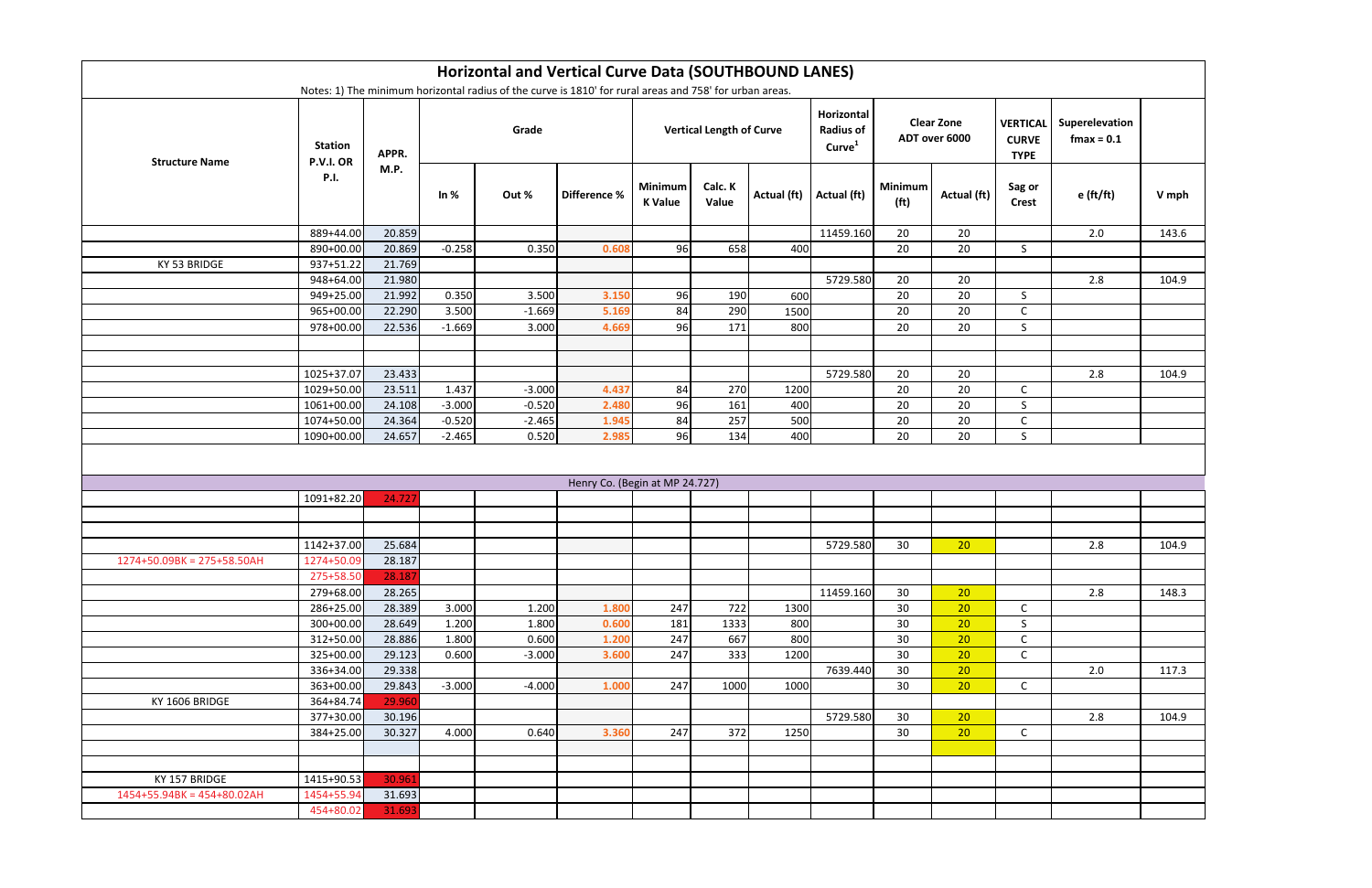| <b>Horizontal and Vertical Curve Data (SOUTHBOUND LANES)</b><br>Notes: 1) The minimum horizontal radius of the curve is 1810' for rural areas and 758' for urban areas. |                             |        |          |          |                                                  |                                  |                  |                           |                                                      |                                     |             |                                                |                                 |       |
|-------------------------------------------------------------------------------------------------------------------------------------------------------------------------|-----------------------------|--------|----------|----------|--------------------------------------------------|----------------------------------|------------------|---------------------------|------------------------------------------------------|-------------------------------------|-------------|------------------------------------------------|---------------------------------|-------|
| <b>Structure Name</b>                                                                                                                                                   | <b>Station</b><br>P.V.I. OR | APPR.  |          | Grade    |                                                  | <b>Vertical Length of Curve</b>  |                  |                           | Horizontal<br><b>Radius of</b><br>Curve <sup>1</sup> | <b>Clear Zone</b><br>ADT over 6000  |             | <b>VERTICAL</b><br><b>CURVE</b><br><b>TYPE</b> | Superelevation<br>$f$ max = 0.1 |       |
|                                                                                                                                                                         | <b>P.I.</b>                 | M.P.   | In $%$   | Out %    | Difference %                                     | <b>Minimum</b><br><b>K</b> Value | Calc. K<br>Value | Actual (ft)   Actual (ft) |                                                      | <b>Minimum</b><br>(f <sup>t</sup> ) | Actual (ft) | Sag or<br><b>Crest</b>                         | $e$ (ft/ft)                     | V mph |
|                                                                                                                                                                         | 463+00.00                   | 31.848 | 3.000    | $-3.000$ | 6.000                                            | 247                              | 267              | 1600                      |                                                      | 30                                  | 20          | $\mathsf{C}$                                   |                                 |       |
|                                                                                                                                                                         | 466+72.00                   | 31.919 |          |          |                                                  |                                  |                  |                           | 11459.160                                            | 30                                  | 20          |                                                | 2.0                             | 143.6 |
|                                                                                                                                                                         | 478+10.00                   | 32.134 | $-3.000$ | $-0.944$ | 2.056                                            | 181                              | 389              | 800                       |                                                      | 30                                  | 20          | S                                              |                                 |       |
|                                                                                                                                                                         | 499+50.00                   | 32.540 | $-0.944$ | 4.000    | 4.944                                            | 181                              | 162              | 800                       |                                                      | 30                                  | 20          | $\mathsf{S}$                                   |                                 |       |
|                                                                                                                                                                         | 511+00.00                   | 32.757 | 4.000    | 2.000    | 2.000                                            | 247                              | 500              | 1000                      |                                                      | 30                                  | 20          | $\mathsf C$                                    |                                 |       |
|                                                                                                                                                                         | 535+50.00                   | 33.221 | 2.000    | $-1.745$ | 3.745                                            | 247                              | 320              | 1200                      |                                                      | 30                                  | 20          | $\mathsf{C}$                                   |                                 |       |
| US 421 BRIDGE                                                                                                                                                           | 541+99.86                   | 33.355 |          |          |                                                  |                                  |                  |                           |                                                      |                                     |             |                                                |                                 |       |
|                                                                                                                                                                         | 558+83.00                   | 33.674 |          |          |                                                  |                                  |                  |                           | 5729.580                                             | 30                                  | 20          |                                                | 2.8                             | 104.9 |
|                                                                                                                                                                         | 557+00.00                   | 33.639 | $-1.745$ | 1.800    | 3.545                                            | 181                              | 226              | 800                       |                                                      | 30                                  | 20          | $\mathsf{S}$                                   |                                 |       |
|                                                                                                                                                                         |                             |        |          |          |                                                  |                                  |                  |                           |                                                      |                                     |             |                                                |                                 |       |
|                                                                                                                                                                         |                             |        |          |          | Carroll Co. (Begin at MP 38.808) STA. 1840+56.61 |                                  |                  |                           |                                                      |                                     |             |                                                |                                 |       |
|                                                                                                                                                                         | 1840+56.61                  | 38.808 |          |          |                                                  |                                  |                  |                           |                                                      |                                     |             |                                                |                                 |       |
| <b>CHENT-EAGLE STATION RD.</b>                                                                                                                                          | 2447+10.00                  | 50.625 |          |          |                                                  |                                  |                  |                           |                                                      |                                     |             |                                                |                                 |       |
|                                                                                                                                                                         | 2458+00.00                  | 50.831 | 0.500    | $-2.810$ | 3.310                                            | 247                              | 302              | 1000                      |                                                      | 30                                  | 20          | $\mathsf{C}$                                   |                                 |       |
|                                                                                                                                                                         | 2466+36.00                  | 50.990 |          |          |                                                  |                                  |                  |                           | 2864.789                                             | 30                                  | 20          |                                                | 5.5                             | 81.6  |
|                                                                                                                                                                         | 2478+50.00                  | 51.220 | $-2.810$ | $-0.575$ | 2.235                                            | 181                              | 269              | 600                       |                                                      | 30                                  | 20          | S                                              |                                 |       |
|                                                                                                                                                                         | 2491+50.00                  | 51.466 | $-0.575$ | $-3.000$ | 2.425                                            | 181                              | 289              | 700                       |                                                      | 30                                  | 20          | $\mathsf{C}$                                   |                                 |       |
|                                                                                                                                                                         | 2502+50.00                  | 51.674 | $-3.000$ | $-1.500$ | 1.500                                            | 181                              | 400              | 600                       |                                                      | 30                                  | 20          | S                                              |                                 |       |
|                                                                                                                                                                         | 2533+50.00                  | 52.261 | $-1.500$ | 2.940    | 4.440                                            | 181                              | 158              | 700                       |                                                      | 30                                  | 20          | $\mathsf{S}$                                   |                                 |       |
|                                                                                                                                                                         | 2545+24.38                  | 52.484 |          |          |                                                  |                                  |                  |                           | 7639.440                                             | 30                                  | 20          |                                                | 2.0                             | 117.3 |
|                                                                                                                                                                         |                             |        |          |          |                                                  |                                  |                  |                           |                                                      |                                     |             |                                                |                                 |       |
|                                                                                                                                                                         |                             |        |          |          |                                                  |                                  |                  |                           |                                                      |                                     |             |                                                |                                 |       |

APPR. M.P. TAKEN FROM KYTC ARCHIVE PLANS SITE **Does not meet KYTC Standards** 

CALCULATED M.P.